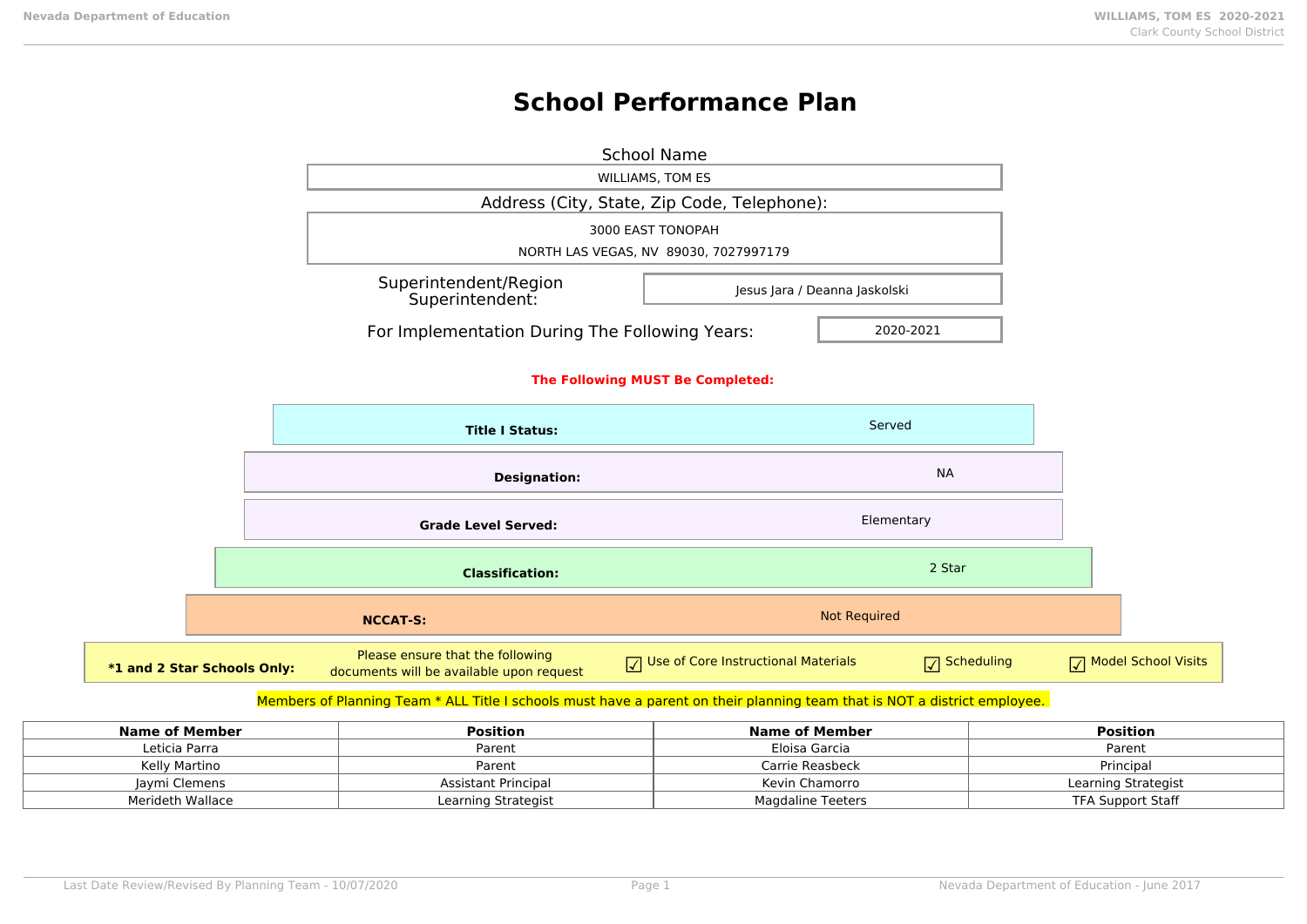## **COMPONENT I: COMPREHENSIVE NEEDS ASSESSMENT (CNA)**

## **DATA REVIEWED & ANALYZED:**

Based on your schools NSPF results, identify what additional data have been reviewed and analyzed in development of the SPP.

| <b>School Data For General Education</b><br><b>Including FRL</b> | English Language Learner (ELL) Data               | <b>Special Education Data</b>              |
|------------------------------------------------------------------|---------------------------------------------------|--------------------------------------------|
| Nevada School Performance Framework (NSPF)                       | Nevada School Performance Framework (NSPF)        | Nevada School Performance Framework (NSPF) |
| <b>Statewide Assessments</b>                                     | AMAOs/ELPA Analysis                               | Individualized Education Programs (IEP)    |
| <b>Formative Assessments Practice</b>                            | Teacher/Administrator Observation Data            | Teacher/Administrator Observation Data     |
| Teacher/Administrator Observation Data                           | Content/ESL Staffing and Professional Development | Nevada Alternate Assessment (NAA)          |
| Stakeholder Survey Information                                   | NA                                                | <b>NA</b>                                  |
| Other:                                                           | Other:                                            | Other:                                     |
| Other:                                                           | Other:                                            | Other:                                     |

### **Summary Statement:** Please provide a brief description for how the analyzed data will impact your Inquiry and Action Planning process.

Overview:

Tom Williams Elementary School is a Title I school located in Region 3. Our student demographics have remained consistent with more than 92% Hispanic students. We have 100% FRL, 44% ELL, and 10% IEP students.

Analysis of Data:

Tom Williams ES fell from a three-star in 2017-2018 (68.5 index points) to a two-star status in 2018-2019 (39 index points) as reported on the Nevada School Performance Framework (NSPF). In reviewing the data we have determined that this decrease can be attributed to the lack of consistent implementation of Tier 1 instruction across all subjects. Positive Statement:

Positive trends can be seen in the decrease in Chronic Absenteeism from 13.6% in 2017-2018 to 10% in 2018-2019. These rates consistently exceed the district average. The successes in this area can be attributed to the creation of a school attendance and wellness team. The team created a structure to track student absences and support families in getting students to school. In addition to our existing attendance structure, the school established a Multi Leadership Team (MLT), to support families with social-emotional and educational resources, as well as attendance during distance learning.

Areas of Opportunity:

Closing Opportunity Gaps in our Special Education Group remains an area of concern at Tom Williams ES. In 2018-2019 10.5% of our Special Education students met their Math AGP compared to 23.8% in 2017-2018, which is a decrease of 13.3%. Similarly, in ELA, 19% of our students met their AGP in 2018-2019 compared to 22.7% in 2017-2018, which is a decrease of 3.7%. Another area of concern is student proficiency in ELA and Math. In 2018-2019 44.2% of our students were proficient in ELA compared to 41.8% in 2017-2018, with a slight increase of 2.4%. In Math 36.7% of students were proficient in 2018-2019 compared to 38.6% in 2017-2018, which is a decrease of 1.9%.

Prioritized Needs:

Tom Williams participated in a needs assessment during the 2019-2020 school year. Through our needs assessment, we found a lack of intentional planning around CCSS; therefore, we need to intentionally plan for and provide focused cyclical PD around CCSS (depth and rigor) in ELA, Math, and Science, including best practices in distance learning. This data provides the basis for the action steps and budget planning reflected in the School Performance Plan.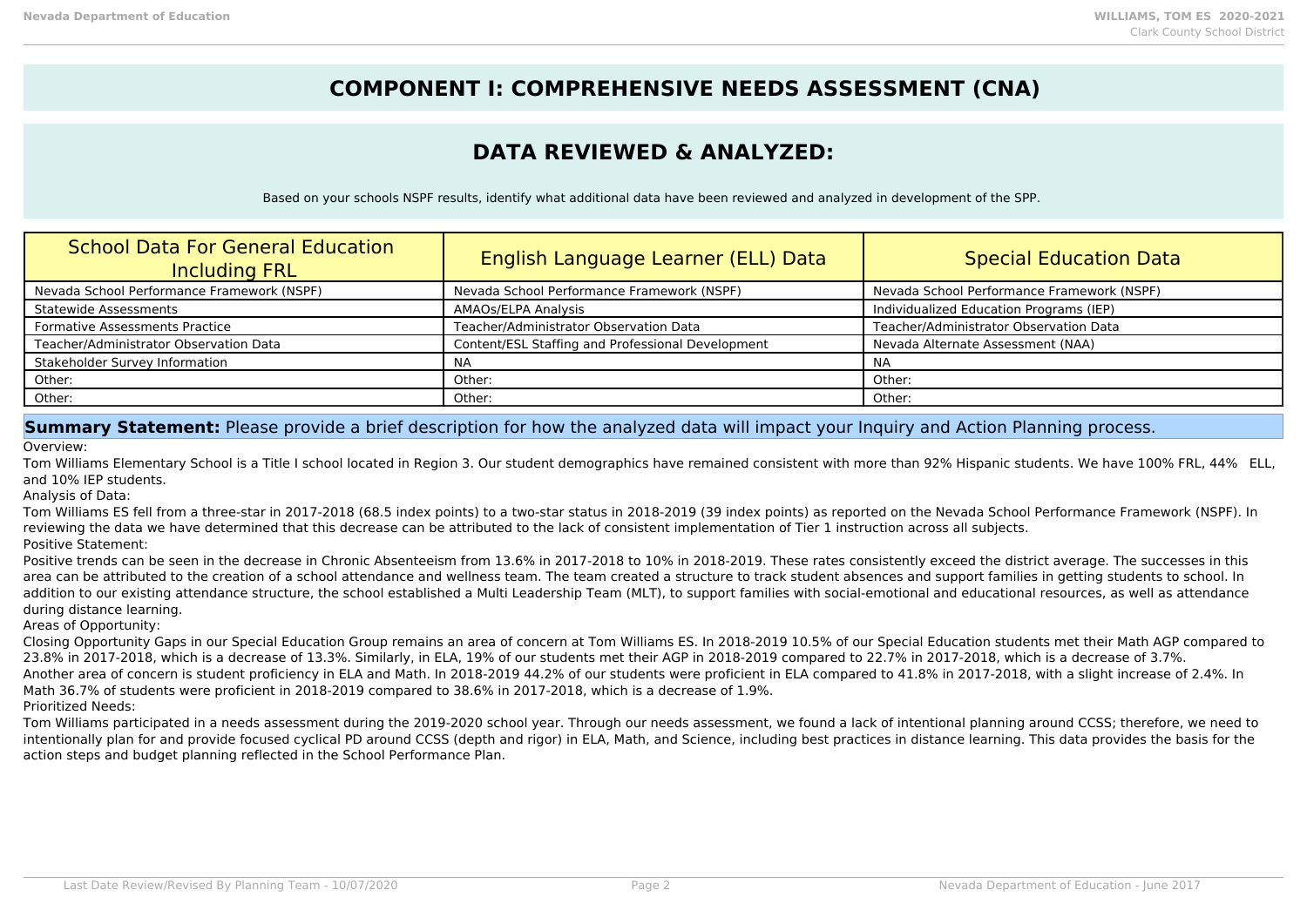| $\blacktriangleright$ COMPONENT II: Inquiry Process & Action Plan Design- Priority Need/Goal 1 |  |
|------------------------------------------------------------------------------------------------|--|
|------------------------------------------------------------------------------------------------|--|

| Based on the CNA, identify all that apply: | <b><i>Coneral Education</i></b> | m co<br>n.<br>~ | EΙ<br>⊾∟∟ | <b>☑ IEF</b> | $\Box$ Other |
|--------------------------------------------|---------------------------------|-----------------|-----------|--------------|--------------|
|--------------------------------------------|---------------------------------|-----------------|-----------|--------------|--------------|

#### **Priority Need/Goal 1:**

All students will increase Math proficiency from 36.7% in 2019 to 43.8% in Spring 2021 (increase of 7.1%) and all students will increase ELA proficiency from 44.2% in 2019 to 51.1% in Spring 2021 (increase of 6.9%) as measured by state summative assessments. This goal has been calculated to meet NDE requirements for 2023.

#### **Root Causes:**

While teachers' Tier1/Tier2 ELA and Math instruction more consistently reflected application of specific, effective teaching and learning behaviors in order to close skill gaps and/or ensure standards mastery, there needs to be continued learning, refinement and application of instruction as well as continued development of teachers' alignment between CCSS and learning tasks . Specific teaching and learning behaviors include, (1)Components of an Effective Lesson (communicating objective, establishing relevancy, explicit key vocab, gradual release framework, checking for understanding, student engagement, closure), (2)effective teaching behaviors to ensure students engage in verbal/written discourse using academic language, (3) effective cooperative structures for text dependent analysis and generating an evidence-based response, and (4) direct/explicit instruction to engage students in clarifying and summarizing (5) purposeful planning of tasks aligned to standards.

#### **Measurable Objective 1:**

Increase the percent of 3rd-5th grade students proficient in Math from 36.7% to 43.8% on the Spring, 2021 SBAC.

#### **Measurable Objective 2:**

Increase the percent of 3rd-5th grade students proficient in ELA from 44.2% to 51.1% on the Spring, 2021 SBAC.

### **Monitoring Status**

N/A

|                                                                     | <b>ACTION PLAN</b>                                                                                  | <b>MONITORING PLAN</b>                                                                                                                      |                                                               |                                    |  |
|---------------------------------------------------------------------|-----------------------------------------------------------------------------------------------------|---------------------------------------------------------------------------------------------------------------------------------------------|---------------------------------------------------------------|------------------------------------|--|
| <b>Action Step</b><br>(please only list one action step<br>per box) | <b>Resources and Amount Needed for Implementation</b><br>(people, time, materials, funding sources) | List Artifacts/Evidence of<br><b>Progress:</b><br>Information (Data) that will verify the<br>action step is in progress or has<br>occurred. | List Timeline, Benchmarks, and<br><b>Position Responsible</b> | <b>Monitoring</b><br><b>Status</b> |  |
|                                                                     | 1.1 Professional Development (Required)                                                             | <b>Continuation From Last Year: Yes</b>                                                                                                     | <b>NCCAT-S Indicators:</b>                                    |                                    |  |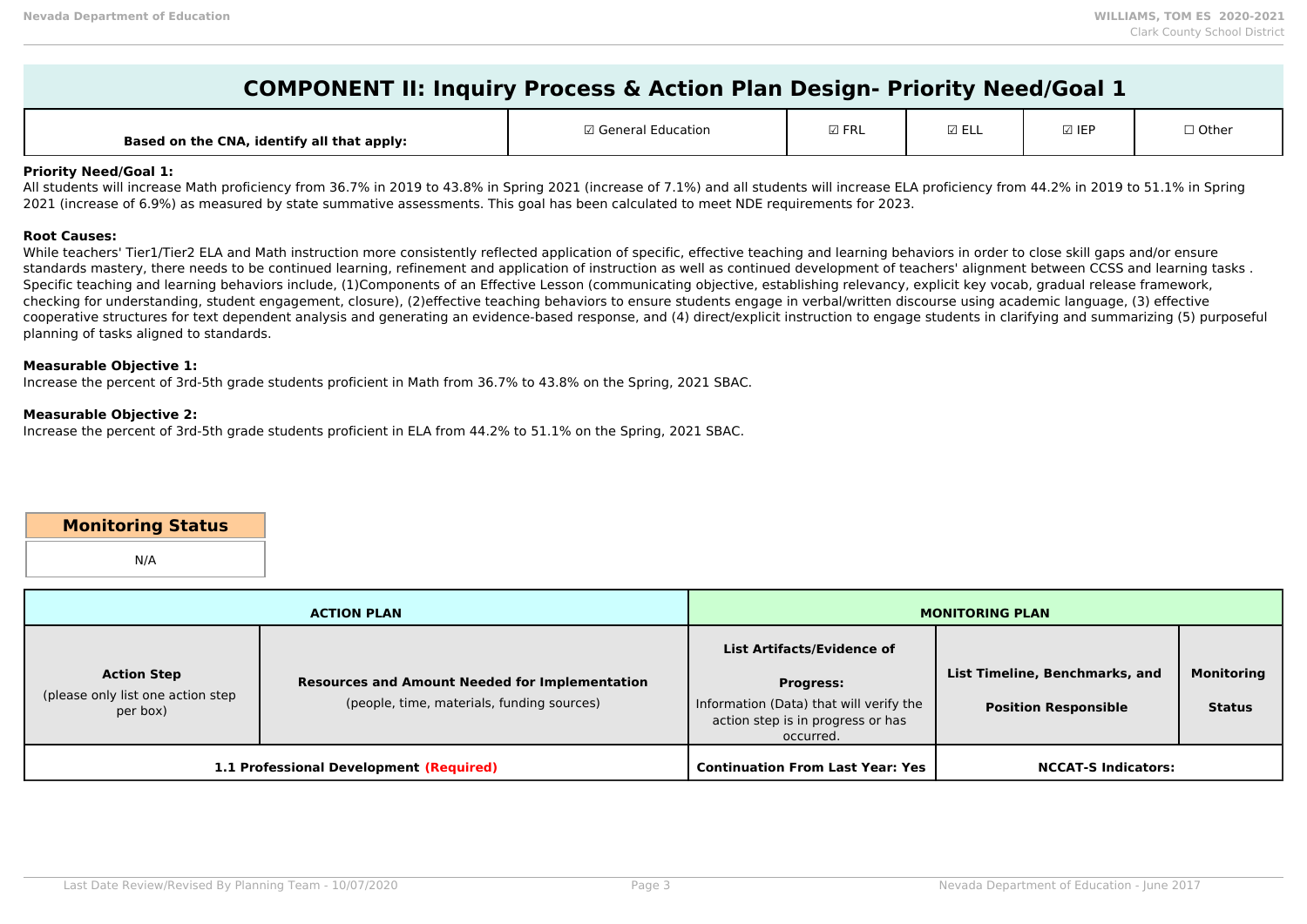| Instructional staff will attend site- | 4 On-site Learning Strategists (Zoom funds \$191,108.32; Strategic   | PD sign-ins & evaluations; Classroom   | Casey PD/Coaching (27 days Aug.     | N/A |
|---------------------------------------|----------------------------------------------------------------------|----------------------------------------|-------------------------------------|-----|
| based PD specifically aligned to      | Budget \$176,411.02); Grade 2 and 4 CSR Teacher (Title 1 funds       | observations including actionable,     | 2020-May 2021); SFA PD/Coaching     |     |
| build teacher content knowledge       | \$132,218.09); EPI LLC (Roy Casey) Coaching/PD; 27 Days (Title I     | documented feedback utilizing          | (6 days Aug 2020-May 2021); Write   |     |
| and support instructional             | funds \$24,000; Strategic \$16,500) SFA Coaching/PD; 6 Days (Title I | protocol aligned to effective teaching | Tools PD/Coaching (8 days Aug 2020- |     |
| application of effective teaching     | funds \$13,800) Write Tools PD/Coaching; 8 days (Title 1 funds       | behaviors/NEPF; Core academic          | May 2021); Site administrators and  |     |
| behaviors to plan, teach, monitor     | \$24000); 63 Days Sub Release for PD/Collaboration (Title 1 funds    | instructional lesson plans indicating  | strategists conduct observations to |     |
| progress, and adjust instruction as   | \$7,560); 4 CTTs (Title I \$42,900 and SB \$13,305.50); Licensed     | pre-planned effective teaching         | ensure classroom application of     |     |
| determined by formative               | Extra Duty Pay for PD, collaboration, and tutoring (Title I \$2,530) | behaviors with tasks aligned to CCSS.  | concepts presented in PD. Admin.    |     |
| assessments. Some sub-release         | Ready Teacher Toolbox (Title I funds \$4,730); AR/STAR (Title 1      |                                        | provides documented, actionable     |     |
| will be provided for PD & coaching    | funds \$9,090.60); K Stepping Stones & K/1 Roots consumable          |                                        | feedback to teachers following      |     |
| with EPI LLC (Roy Casey), SFA,        | books (General Funds \$3500); iReady Reading and Math (General       |                                        | obs/coaching sessions.              |     |
| Write Tools, and site strategists.    | Funds \$11,972) 1 day of iReady Math PD (Title I \$1,500.00) SFA     |                                        |                                     |     |
|                                       | Member Center Software (Title 1 funds \$1300.12)                     |                                        |                                     |     |

| <b>Action Step</b>                                                                                                                                                                                                                                                                                                                                                                                                                         | <b>Resources and Amount</b><br><b>Needed</b>                                                                                                                                                                                                                                                               | <b>List Artifacts/Evidence</b>                                                                                                                                       | <b>Timeline and Position Responsible</b>                                                                                                                                                                                                                  | <b>Monitoring</b><br><b>Status</b> |
|--------------------------------------------------------------------------------------------------------------------------------------------------------------------------------------------------------------------------------------------------------------------------------------------------------------------------------------------------------------------------------------------------------------------------------------------|------------------------------------------------------------------------------------------------------------------------------------------------------------------------------------------------------------------------------------------------------------------------------------------------------------|----------------------------------------------------------------------------------------------------------------------------------------------------------------------|-----------------------------------------------------------------------------------------------------------------------------------------------------------------------------------------------------------------------------------------------------------|------------------------------------|
| 1.2 Family Engagement (Required)                                                                                                                                                                                                                                                                                                                                                                                                           |                                                                                                                                                                                                                                                                                                            | <b>Continuation From Last Year: Yes</b>                                                                                                                              | <b>NCCAT-S Indicators:</b>                                                                                                                                                                                                                                |                                    |
| School will provide training/resources to support<br>families in building knowledge/skills at home and<br>establishing effective habits for developing young<br>leaders and proficient readers. Instructional and<br>wrap-around services staff will provide<br>parents/quardians with evidence of students'<br>academic mastery of foundation skills with<br>suggestions/resources for practice at home for ELL,<br>IEP and FRL students. | Communities in Schools (Title 1)<br>funds \$20,350); 4 On-site<br>Learning Strategists (Zoom funds<br>\$191,108.32; Strategic Budget<br>\$176,411.02); AA batteries (Title<br>1 funds \$158.98); 2 Chromebooks<br>for Parent Center (Title 1 funds)<br>\$517.92); Refreshments (Title 1<br>funds \$750.00) | Agendas/Sign-ins for parent sessions; Parent<br>signatures indicating<br>receipt/understanding/commitment to<br>practice foundational skills at-home with<br>student | Monthly (Sept. 2020-May 2021) Parent<br>Sessions organized by<br>administration/strategists; monthly reports<br>of student academic mastery/resources<br>provided by instructional staff with support<br>for reports/resources provided by<br>strategists | N/A                                |

| 1.3 Curriculum/Instruction/Assessment (Required) | <b>Continuation From Last</b> | <b>NCCAT-S Indicators:</b> |
|--------------------------------------------------|-------------------------------|----------------------------|
|                                                  | <b>Year: Yes</b>              |                            |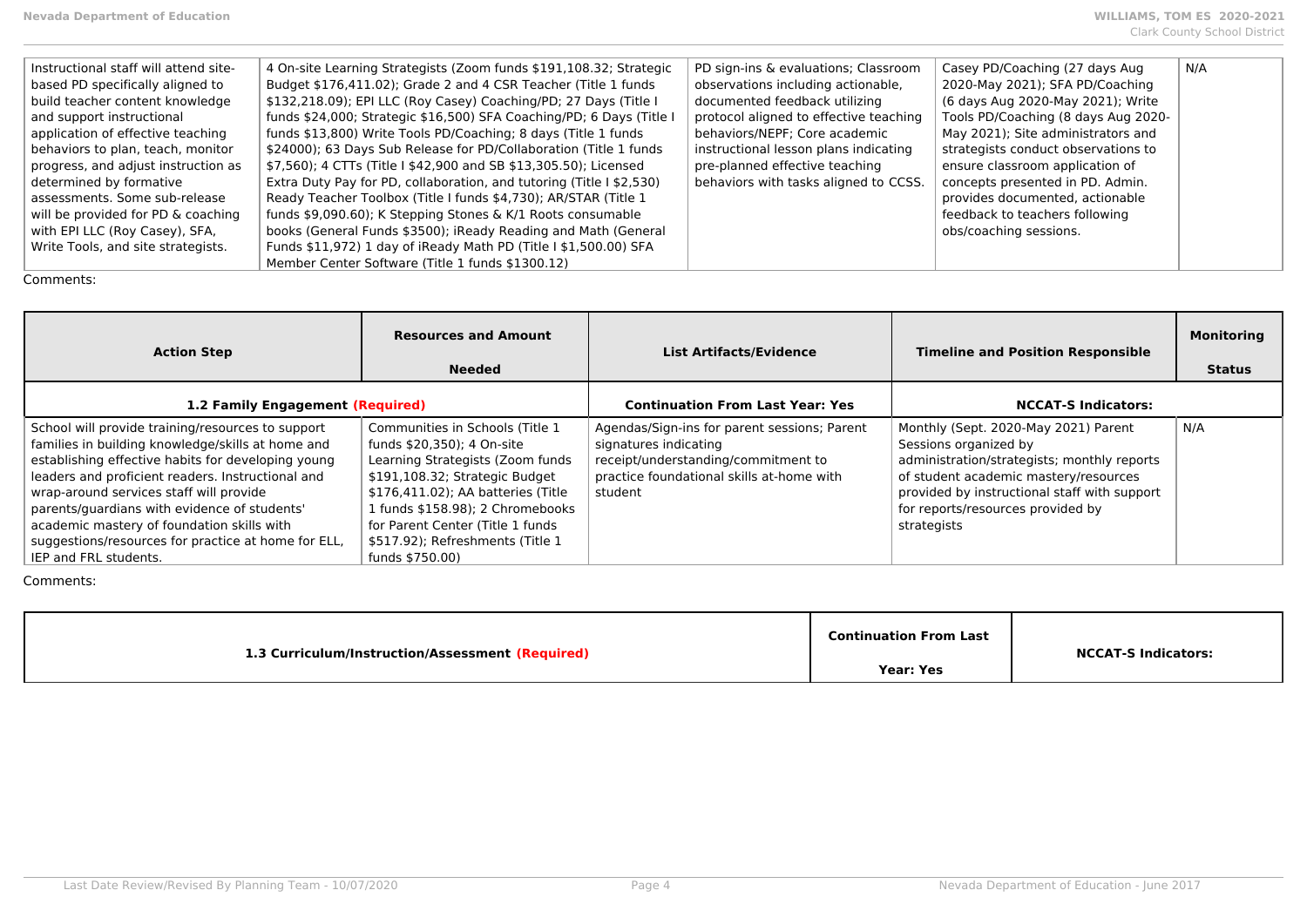| Teachers will consistently plan, implement & self-reflect on    | 4 On-site Learning Strategists (Zoom funds \$191,108.32;       | PD sign-ins & evaluations;    | Casey PD/Coaching (27 days       | N/A |
|-----------------------------------------------------------------|----------------------------------------------------------------|-------------------------------|----------------------------------|-----|
| their application of effective teaching & learning behaviors in | Strategic Budget \$176,411.02); Grade 2 and 4 CSR Teacher      | Classroom observations        | Aug 2020-May 2021); SFA          |     |
| order to close skill gaps and/or ensure standards mastery in    | (Title 1 funds \$132,218.09); EPI LLC (Roy Casey)              | including actionable,         | PD/Coaching (6 days Aug 2020-    |     |
| all lessons. The following teaching & learning behaviors will   | Coaching/PD; 27 Days (Title I funds \$24,000; Strategic        | documented feedback           | May 2021); Write Tools           |     |
| be specifically emphasized: (1) Components of an Effective      | \$16,500) SFA Coaching/PD; 6 Days (Title I funds \$13,800)     | utilizing protocol aligned to | PD/Coaching (8 days Aug 2020-    |     |
| Lesson (communicating objective, establishing relevancy,        | Write Tools PD/Coaching; 8 days (Title 1 funds \$24000); 63    | effective teaching            | May 2021); Site administrators   |     |
| explicit key vocab, gradual release framework, checking for     | Days Sub Release for PD/Collaboration (Title 1 funds \$7,560); | behaviors/NEPF; Core          | and strategists conduct          |     |
| understanding, student engagement, closure), (2) effective      | 4 CTTs (Title I \$42,900 and SB \$13,305.50); Licensed Extra   | academic instructional lesson | observations to ensure           |     |
| teaching behaviors to ensure students engage in                 | Duty Pay for PD, collaboration, and tutoring (Title I \$2,530) | plans indicating pre-planned  | classroom application of         |     |
| verbal/written discourse using academic language, (3)           | Ready Teacher Toolbox (Title I funds \$4,730); AR/STAR (Title  | effective teaching behaviors  | concepts presented in PD.        |     |
| effective cooperative structures for text dependent analysis    | 1 funds \$9,090.60); K Stepping Stones & K/1 Roots             | with tasks aligned to CCSS.   | Admin. provides documented,      |     |
| and generating an evidence-based response, and (4)              | consumable books (General Funds \$3500); iReady Reading        |                               | actionable feedback to teachers  |     |
| direct/explicit instruction to engage students in clarifying    | and Math (General Funds \$11,972) 1 day of iReady Math PD      |                               | following obs/coaching sessions. |     |
| and summarizing (5) purposeful planning of tasks aligned to     | (Title I \$1,500.00) SFA Member Center Software (Title 1       |                               |                                  |     |
| standards.                                                      | funds \$1300.12)                                               |                               |                                  |     |

| 1.4 Other (Optional) |  | <b>Continuation From Last Year:</b> | <b>NCCAT-S Indicators:</b> |     |
|----------------------|--|-------------------------------------|----------------------------|-----|
|                      |  |                                     |                            | N/A |
|                      |  |                                     |                            |     |
|                      |  |                                     |                            |     |
|                      |  |                                     |                            |     |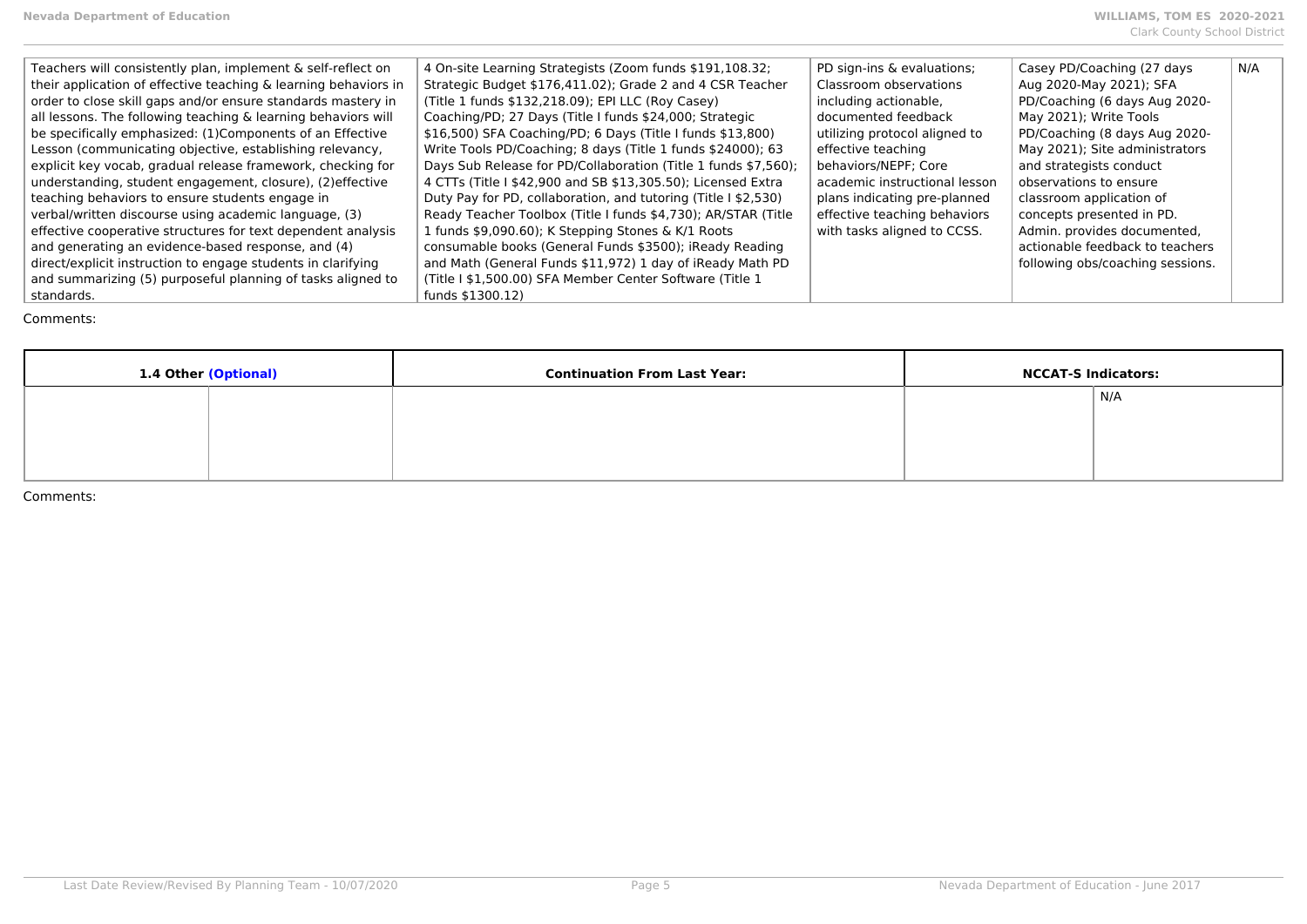| <b>COMPONENT II: Inquiry Process &amp; Action Plan Design- Priority Need/Goal 2</b> |  |
|-------------------------------------------------------------------------------------|--|
|-------------------------------------------------------------------------------------|--|

| <b>Based</b><br>d on the CNA, identify all that apply: | $\Box$ Conoral $\Box$<br>.ation | $\square$ FRL | - - -<br>__ ___ | 710<br>Y IL | $\sqsupset$ Other |
|--------------------------------------------------------|---------------------------------|---------------|-----------------|-------------|-------------------|
|--------------------------------------------------------|---------------------------------|---------------|-----------------|-------------|-------------------|

#### **Priority Need/Goal 2:**

Increase the percent of non-proficient IEP students meeting AGP in Math from 10.5% in 2019 to 17.5% in 2021 and 19% to 26% in ELA by Spring, 2020 as measured by state summative assessments and reported on the Nevada School Performance Framework. (This goal has been calculated to meet NDE requirements for 2022.)

#### **Root Causes:**

While teachers' Tier1/Tier2 ELA and Math instruction more consistently reflected application of specific, effective teaching and learning behaviors in order to close skill gaps and/or ensure standards mastery, there needs to be continued learning, refinement and application of instruction as well as continued development of teachers' alignment between CCSS and learning tasks . Specific teaching and learning behaviors include, (1)Components of an Effective Lesson (communicating objective, establishing relevancy, explicit key vocab, gradual release framework, checking for understanding, student engagement, closure), (2)effective teaching behaviors to ensure students engage in verbal/written discourse using academic language, (3) effective cooperative structures for text dependent analysis and generating an evidence-based response, and (4) direct/explicit instruction to engage students in clarifying and summarizing (5) purposeful planning of tasks aligned to standards.

#### **Measurable Objective 1:**

Increase IEP subpopulation proficiency in Math from 10.5% in 2019 to 17.5% by Spring, 2021 as measured by state summative assessments. (This goal has been calculated to meet NDE requirements for 2022.)

#### **Measurable Objective 2:**

Increase IEP subpopulation proficiency in ELA from 19% in 2019 to 26% by Spring, 2021 as measured by state summative assessments. (This goal has been calculated to meet NDE requirements for 2022.)

### **Monitoring Status**

N/A

| <b>ACTION PLAN</b>                                                  |                                                                                                     |                                                                                                                                                    | <b>MONITORING PLAN</b>                                        |                                    |
|---------------------------------------------------------------------|-----------------------------------------------------------------------------------------------------|----------------------------------------------------------------------------------------------------------------------------------------------------|---------------------------------------------------------------|------------------------------------|
| <b>Action Step</b><br>(please only list one action step<br>per box) | <b>Resources and Amount Needed for Implementation</b><br>(people, time, materials, funding sources) | <b>List Artifacts/Evidence of</b><br><b>Progress:</b><br>Information (Data) that will verify the<br>action step is in progress or has<br>occurred. | List Timeline, Benchmarks, and<br><b>Position Responsible</b> | <b>Monitoring</b><br><b>Status</b> |
|                                                                     | 2.1 Professional Development (Required)                                                             | <b>Continuation From Last Year: Yes</b>                                                                                                            | <b>NCCAT-S Indicators:</b>                                    |                                    |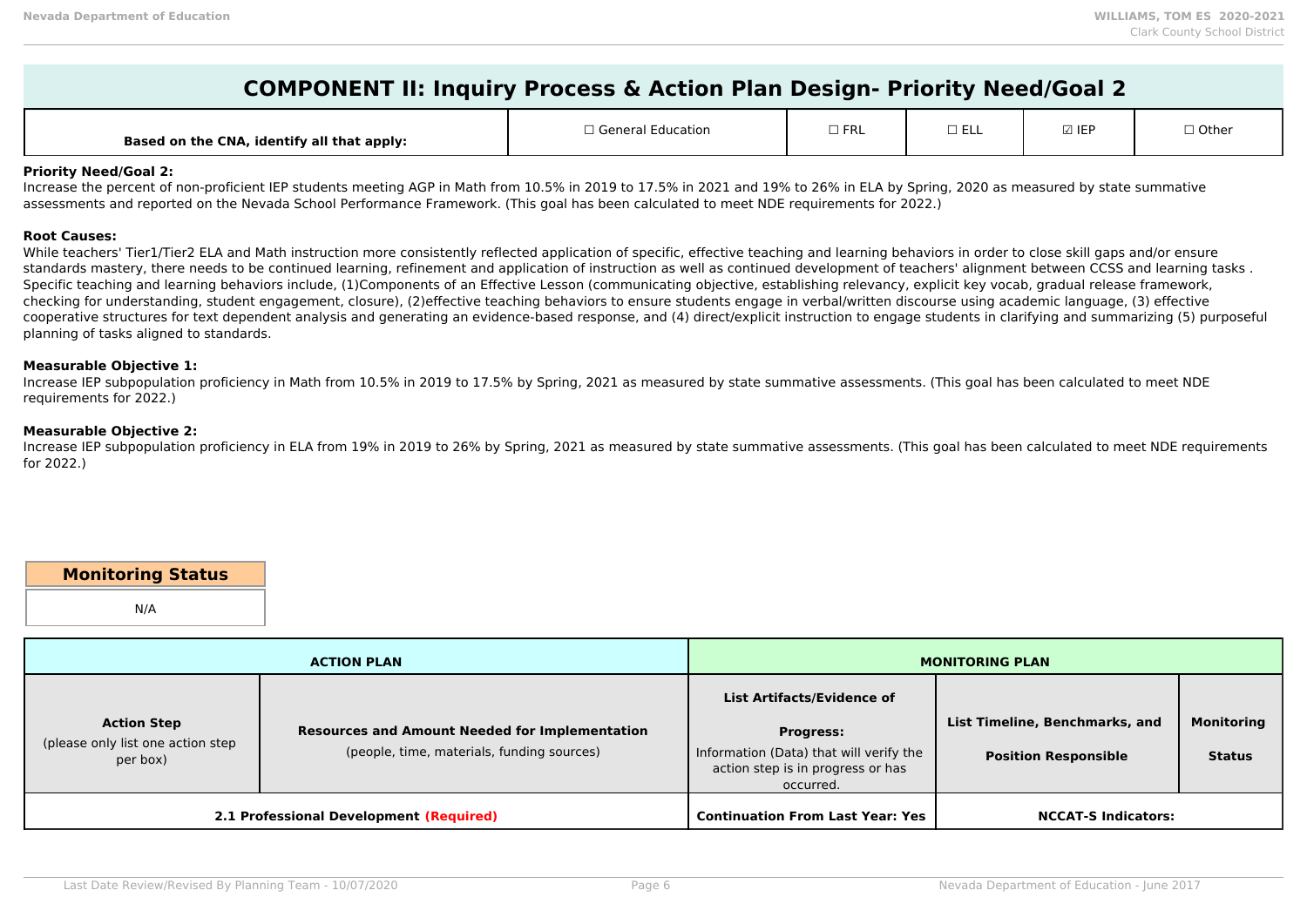| Instructional staff will attend site- | 4 On-site Learning Strategists (Zoom funds \$191,108.32; Strategic   | PD sign-ins & evaluations; Classroom   | Casey PD/Coaching (27 days Aug      | N/A |
|---------------------------------------|----------------------------------------------------------------------|----------------------------------------|-------------------------------------|-----|
| based PD specifically aligned to      | Budget \$176,411.02); Grade 2 and 4 CSR Teacher (Title 1 funds       | observations including actionable,     | 2020-May 2021); SFA PD/Coaching     |     |
| build teacher content knowledge       | \$132,218.09); EPI LLC (Roy Casey) Coaching/PD; 27 Days (Title I     | documented feedback utilizing          | (6 days Aug 2020-May 2021); Write   |     |
| and support instructional             | funds \$24,000; Strategic \$16,500) SFA Coaching/PD; 6 Days (Title I | protocol aligned to effective teaching | Tools PD/Coaching (8 days Aug 2020- |     |
| application of effective teaching     | funds \$13,800) Write Tools PD/Coaching; 8 days (Title 1 funds       | behaviors/NEPF; Core academic          | May 2021); Site administrators and  |     |
| behaviors to plan, teach, monitor     | \$24000); 63 Days Sub Release for PD/Collaboration (Title 1 funds    | instructional lesson plans indicating  | strategists conduct observations to |     |
| progress, and adjust instruction as   | \$7,560); 4 CTTs (Title I \$42,900 and SB \$13,305.50); Licensed     | pre-planned effective teaching         | ensure classroom application of     |     |
| determined by formative               | Extra Duty Pay for PD, collaboration, and tutoring (Title I \$2,530) | behaviors with tasks aligned to CCSS.  | concepts presented in PD. Admin.    |     |
| assessments. Some sub-release         | Ready Teacher Toolbox (Title I funds \$4,730); AR/STAR (Title 1      |                                        | provides documented, actionable     |     |
| will be provided for PD & coaching    | funds \$9,090.60); K Stepping Stones & K/1 Roots consumable          |                                        | feedback to teachers following      |     |
| with EPI LLC (Roy Casey), SFA,        | books (General Funds \$3500); iReady Reading and Math (General       |                                        | obs/coaching sessions.              |     |
| Write Tools, and site strategists.    | Funds \$11,972) 1 day of iReady Math PD (Title I \$1,500.00) SFA     |                                        |                                     |     |
|                                       | Member Center Software (Title 1 funds \$1300.12)                     |                                        |                                     |     |

| <b>Action Step</b>                                                                                                                                                                                                                                                                                                                                                                                                            | <b>Resources and Amount</b><br><b>Needed</b>                                                                                                                                                                                                                                                                 | <b>List Artifacts/Evidence</b>                                                                                                                                       | <b>Timeline and Position Responsible</b>                                                                                                                                                                                                            | <b>Monitoring</b><br><b>Status</b> |
|-------------------------------------------------------------------------------------------------------------------------------------------------------------------------------------------------------------------------------------------------------------------------------------------------------------------------------------------------------------------------------------------------------------------------------|--------------------------------------------------------------------------------------------------------------------------------------------------------------------------------------------------------------------------------------------------------------------------------------------------------------|----------------------------------------------------------------------------------------------------------------------------------------------------------------------|-----------------------------------------------------------------------------------------------------------------------------------------------------------------------------------------------------------------------------------------------------|------------------------------------|
| 2.2 Family Engagement (Required)                                                                                                                                                                                                                                                                                                                                                                                              |                                                                                                                                                                                                                                                                                                              | <b>Continuation From Last Year: Yes</b>                                                                                                                              | <b>NCCAT-S Indicators:</b>                                                                                                                                                                                                                          |                                    |
| School will provide training/resources to support<br>families in building knowledge/skills at home<br>and establishing effective habits for developing<br>young leaders and proficient readers.<br>Instructional and wrap-around services staff will<br>provide parents/quardians with evidence of<br>students' academic mastery of foundation skills<br>with suggestions/resources for practice at home<br>for IEP students. | Communities in Schools (Title 1)<br>funds \$20,350); 4 On-site<br>Learning Strategists (Zoom<br>funds \$191,108.32; Strategic<br>Budget \$176,411.02); AA<br>batteries (Title 1 funds<br>\$158.98); 2 Chromebooks for<br>Parent Center (Title 1 funds<br>\$517.92); Refreshments (Title 1<br>funds \$750.00) | Agendas/Sign-ins for parent sessions; Parent<br>signatures indicating<br>receipt/understanding/commitment to<br>practice foundational skills at-home with<br>student | Monthly (Sept. 2020-May 2021) Parent Sessions<br>organized by administration/strategists; monthly<br>reports of student academic mastery/resources<br>provided by instructional staff with support for<br>reports/resources provided by strategists | N/A                                |

| 2.3 Curriculum/Instruction/Assessment (Required) | Continuation From Last | <b>NCCAT-S Indicators:</b> |
|--------------------------------------------------|------------------------|----------------------------|
|                                                  | <b>Year: Yes</b>       |                            |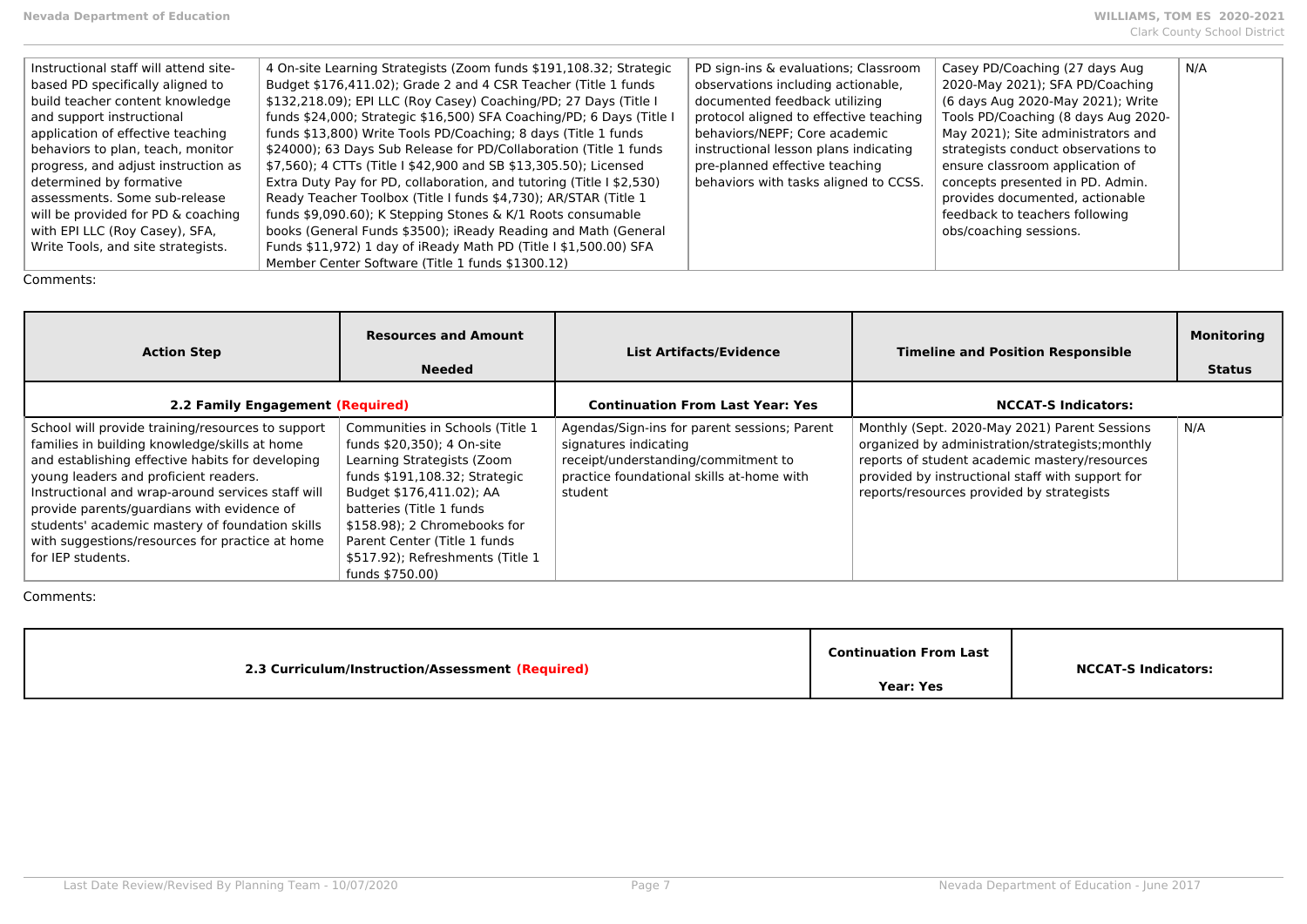| Teachers will consistently plan, implement & self-reflect on    | 4 On-site Learning Strategists (Zoom funds \$191,108.32;       | PD sign-ins & evaluations;    | Casey PD/Coaching (27 days       | N/A |
|-----------------------------------------------------------------|----------------------------------------------------------------|-------------------------------|----------------------------------|-----|
| their application of effective teaching & learning behaviors in | Strategic Budget \$176,411.02); Grade 2 and 4 CSR Teacher      | Classroom observations        | Aug 2020-May 2021); SFA          |     |
| order to close skill gaps and/or ensure standards mastery in    | (Title 1 funds \$132,218.09); EPI LLC (Roy Casey)              | including actionable,         | PD/Coaching (6 days Aug 2020-    |     |
| all lessons. The following teaching & learning behaviors will   | Coaching/PD; 27 Days (Title I funds \$24,000; Strategic        | documented feedback           | May 2021); Write Tools           |     |
| be specifically emphasized: (1) Components of an Effective      | \$16,500) SFA Coaching/PD; 6 Days (Title I funds \$13,800)     | utilizing protocol aligned to | PD/Coaching (8 days Aug 2020-    |     |
| Lesson (communicating objective, establishing relevancy,        | Write Tools PD/Coaching; 8 days (Title 1 funds \$24000); 63    | effective teaching            | May 2021); Site administrators   |     |
| explicit key vocab, gradual release framework, checking for     | Days Sub Release for PD/Collaboration (Title 1 funds \$7,560); | behaviors/NEPF: Core          | and strategists conduct          |     |
| understanding, student engagement, closure), (2) effective      | 4 CTTs (Title I \$42,900 and SB \$13,305.50); Licensed Extra   | academic instructional lesson | observations to ensure           |     |
| teaching behaviors to ensure students engage in                 | Duty Pay for PD, collaboration, and tutoring (Title I \$2,530) | plans indicating pre-planned  | classroom application of         |     |
| verbal/written discourse using academic language, (3)           | Ready Teacher Toolbox (Title I funds \$4,730); AR/STAR (Title  | effective teaching behaviors  | concepts presented in PD.        |     |
| effective cooperative structures for text dependent analysis    | 1 funds \$9,090.60); K Stepping Stones & K/1 Roots             | with tasks aligned to CCSS.   | Admin. provides documented,      |     |
| and generating an evidence-based response, and (4)              | consumable books (General Funds \$3500); iReady Reading        |                               | actionable feedback to teachers  |     |
| direct/explicit instruction to engage students in clarifying    | and Math (General Funds \$11,972) 1 day of iReady Math PD      |                               | following obs/coaching sessions. |     |
| and summarizing (5) purposeful planning of tasks aligned to     | (Title I \$1,500.00) SFA Member Center Software (Title 1)      |                               |                                  |     |
| standards.                                                      | funds \$1300.12)                                               |                               |                                  |     |

| 2.4 Other (Optional) | <b>Continuation From Last Year:</b> | <b>NCCAT-S Indicators:</b> |     |
|----------------------|-------------------------------------|----------------------------|-----|
|                      |                                     |                            | N/A |
|                      |                                     |                            |     |
|                      |                                     |                            |     |
|                      |                                     |                            |     |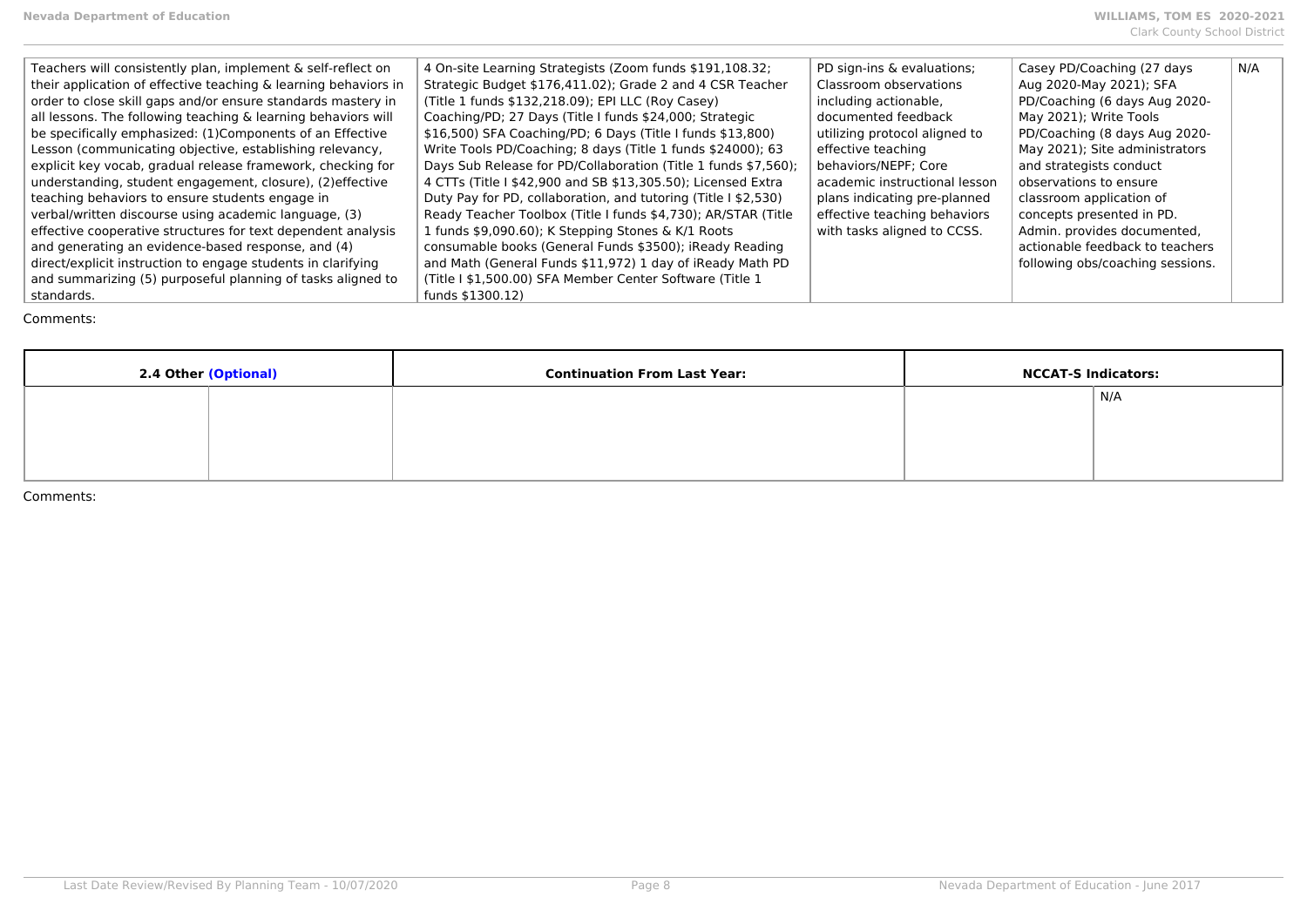# **COMPONENT II: Inquiry Process & Action Plan Design- Priority Need/Goal 3**

| Based on the CNA, identify all that apply: | I General Education | $ -$<br>1 N L | ⊠ ELL | $\Box$ IEP | $\Box$ Other |
|--------------------------------------------|---------------------|---------------|-------|------------|--------------|
|--------------------------------------------|---------------------|---------------|-------|------------|--------------|

#### **Priority Need/Goal 3:**

English Learner (Current+Former) students will increase proficiency in Math from 39.5% in 2019 to 46.6%, and from 43.7% to 50.6% in ELA by Spring, 2021 as measured by state summative assessments. (This goal has been calculated to meet NDE requirements for 2022.)

#### **Root Causes:**

While teachers' Tier1/Tier2 ELA and Math instruction more consistently reflected application of specific, effective teaching and learning behaviors in order to close skill gaps and/or ensure standards mastery, there needs to be continued learning, refinement and application of instruction as well as continued development of teachers' alignment between CCSS and learning tasks . Specific teaching and learning behaviors include, (1)Components of an Effective Lesson (communicating objective, establishing relevancy, explicit key vocab, gradual release framework, checking for understanding, student engagement, closure), (2)effective teaching behaviors to ensure students engage in verbal/written discourse using academic language, (3) effective cooperative structures for text dependent analysis and generating an evidence-based response, and (4) direct/explicit instruction to engage students in clarifying and summarizing (5) purposeful planning of tasks aligned to standards.

#### **Measurable Objective 1:**

Increase the percentage of EL students meeting AGP as measured by the 2021 English Language Proficiency Assessment (WIDA) from 52.8% in 2019 to 59.8% or higher.

#### **Measurable Objective 2:**

Increase the percent of EL 3rd-5th grade students proficient in Math from 39.5% in 2019 to 46.6% on the Spring, 2021 SBAC.

#### **Measurable Objective 3:**

Increase the percent of EL 3rd-5th grade students proficient in ELA from 43.7% in 2019 to 50.6% on the Spring, 2021 SBAC.

# **Monitoring Status**

N/A

| <b>ACTION PLAN</b>                                                  |                                                                                                     | <b>MONITORING PLAN</b>                                                                                                                      |                                                               |                                    |
|---------------------------------------------------------------------|-----------------------------------------------------------------------------------------------------|---------------------------------------------------------------------------------------------------------------------------------------------|---------------------------------------------------------------|------------------------------------|
| <b>Action Step</b><br>(please only list one action step<br>per box) | <b>Resources and Amount Needed for Implementation</b><br>(people, time, materials, funding sources) | List Artifacts/Evidence of<br><b>Progress:</b><br>Information (Data) that will verify the<br>action step is in progress or has<br>occurred. | List Timeline, Benchmarks, and<br><b>Position Responsible</b> | <b>Monitoring</b><br><b>Status</b> |
|                                                                     | <b>3.1 Professional Development (Required)</b>                                                      | <b>Continuation From Last Year: Yes</b>                                                                                                     | <b>NCCAT-S Indicators:</b>                                    |                                    |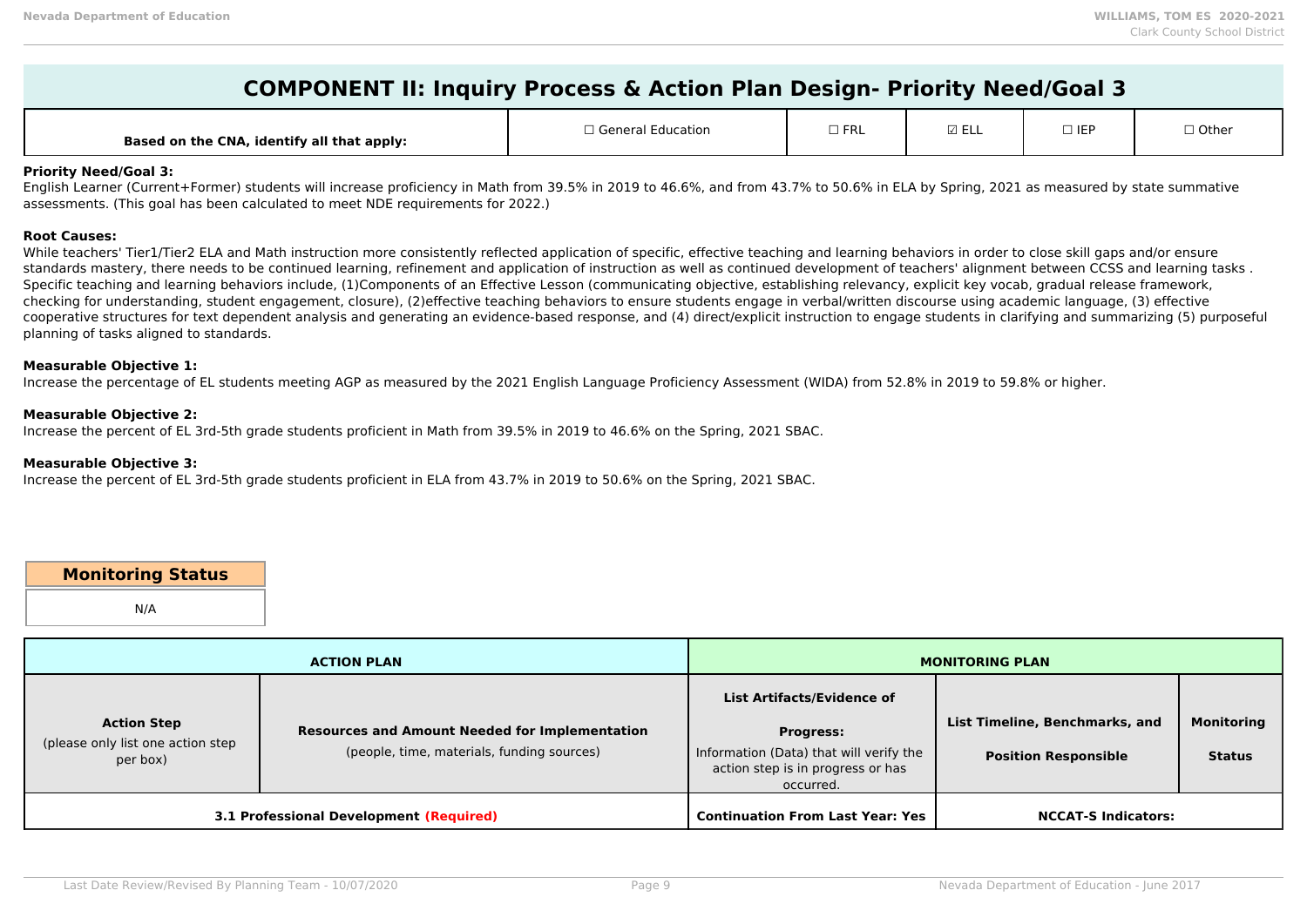| Instructional staff will attend site- | 4 On-site Learning Strategists (Zoom funds \$191,108.32; Strategic   | PD sign-ins & evaluations; Classroom   | Casey PD/Coaching (27 days Aug.     | N/A |
|---------------------------------------|----------------------------------------------------------------------|----------------------------------------|-------------------------------------|-----|
| based PD specifically aligned to      | Budget \$176,411.02); Grade 2 and 4 CSR Teacher (Title 1 funds       | observations including actionable,     | 2020-May 2021); SFA PD/Coaching     |     |
| build teacher content knowledge       | \$132,218.09); EPI LLC (Roy Casey) Coaching/PD; 27 Days (Title I     | documented feedback utilizing          | (6 days Aug 2020-May 2021); Write   |     |
| and support instructional             | funds \$24,000; Strategic \$16,500) SFA Coaching/PD; 6 Days (Title I | protocol aligned to effective teaching | Tools PD/Coaching (8 days Aug 2020- |     |
| application of effective teaching     | funds \$13,800) Write Tools PD/Coaching; 8 days (Title 1 funds       | behaviors/NEPF; Core academic          | May 2021); Site administrators and  |     |
| behaviors to plan, teach, monitor     | \$24000); 63 Days Sub Release for PD/Collaboration (Title 1 funds    | instructional lesson plans indicating  | strategists conduct observations to |     |
| progress, and adjust instruction as   | \$7,560); 4 CTTs (Title I \$42,900 and SB \$13,305.50); Licensed     | pre-planned effective teaching         | ensure classroom application of     |     |
| determined by formative               | Extra Duty Pay for PD, collaboration, and tutoring (Title I \$2,530) | behaviors with tasks aligned to CCSS.  | concepts presented in PD. Admin.    |     |
| assessments. Some sub-release         | Ready Teacher Toolbox (Title I funds \$4,730); AR/STAR (Title 1      |                                        | provides documented, actionable     |     |
| will be provided for PD & coaching    | funds \$9,090.60); K Stepping Stones & K/1 Roots consumable          |                                        | feedback to teachers following      |     |
| with EPI LLC (Roy Casey), SFA,        | books (General Funds \$3500); iReady Reading and Math (General       |                                        | obs/coaching sessions.              |     |
| Write Tools, and site strategists.    | Funds \$11,972) 1 day of iReady Math PD (Title I \$1,500.00) SFA     |                                        |                                     |     |
|                                       | Member Center Software (Title 1 funds \$1300.12)                     |                                        |                                     |     |

| <b>Action Step</b>                                                                                                                                                                                                                                                                                                                                                                                                           | <b>Resources and Amount</b><br><b>Needed</b>                                                                                                                                                                                                                                                             | <b>List Artifacts/Evidence</b>                                                                                                                                    | <b>Timeline and Position Responsible</b>                                                                                                                                                                                                               | <b>Monitoring</b><br><b>Status</b> |
|------------------------------------------------------------------------------------------------------------------------------------------------------------------------------------------------------------------------------------------------------------------------------------------------------------------------------------------------------------------------------------------------------------------------------|----------------------------------------------------------------------------------------------------------------------------------------------------------------------------------------------------------------------------------------------------------------------------------------------------------|-------------------------------------------------------------------------------------------------------------------------------------------------------------------|--------------------------------------------------------------------------------------------------------------------------------------------------------------------------------------------------------------------------------------------------------|------------------------------------|
| 3.2 Family Engagement (Required)                                                                                                                                                                                                                                                                                                                                                                                             |                                                                                                                                                                                                                                                                                                          | <b>Continuation From Last Year: Yes</b>                                                                                                                           | <b>NCCAT-S Indicators:</b>                                                                                                                                                                                                                             |                                    |
| School will provide training/resources to support<br>families in building knowledge/skills at home and<br>establishing effective habits for developing young<br>leaders and proficient readers. Instructional and<br>wrap-around services staff will provide<br>parents/guardians with evidence of students'<br>academic mastery of foundation skills with<br>suggestions/resources for practice at home for EL<br>students. | Communities in Schools (Title 1<br>funds \$20,350); 4 On-site<br>Learning Strategists (Zoom funds<br>\$191,108.32; Strategic Budget<br>\$176,411.02); AA batteries (Title<br>1 funds \$158.98); 2 Chromebooks<br>for Parent Center (Title 1 funds<br>\$517.92); Refreshments (Title 1<br>funds \$750.00) | Agendas/Sign-ins for parent sessions; Parent<br>signatures indicating<br>receipt/understanding/commitment to practice<br>foundational skills at-home with student | Monthly (Sept. 2020-May 2021) Parent<br>Sessions organized by<br>administration/strategists; monthly reports<br>of student academic mastery/resources<br>provided by instructional staff with support<br>for reports/resources provided by strategists | N/A                                |

| 3.3 Curriculum/Instruction/Assessment (Required) | <b>Continuation From Last</b> | <b>NCCAT-S Indicators:</b> |
|--------------------------------------------------|-------------------------------|----------------------------|
|                                                  | <b>Year: Yes</b>              |                            |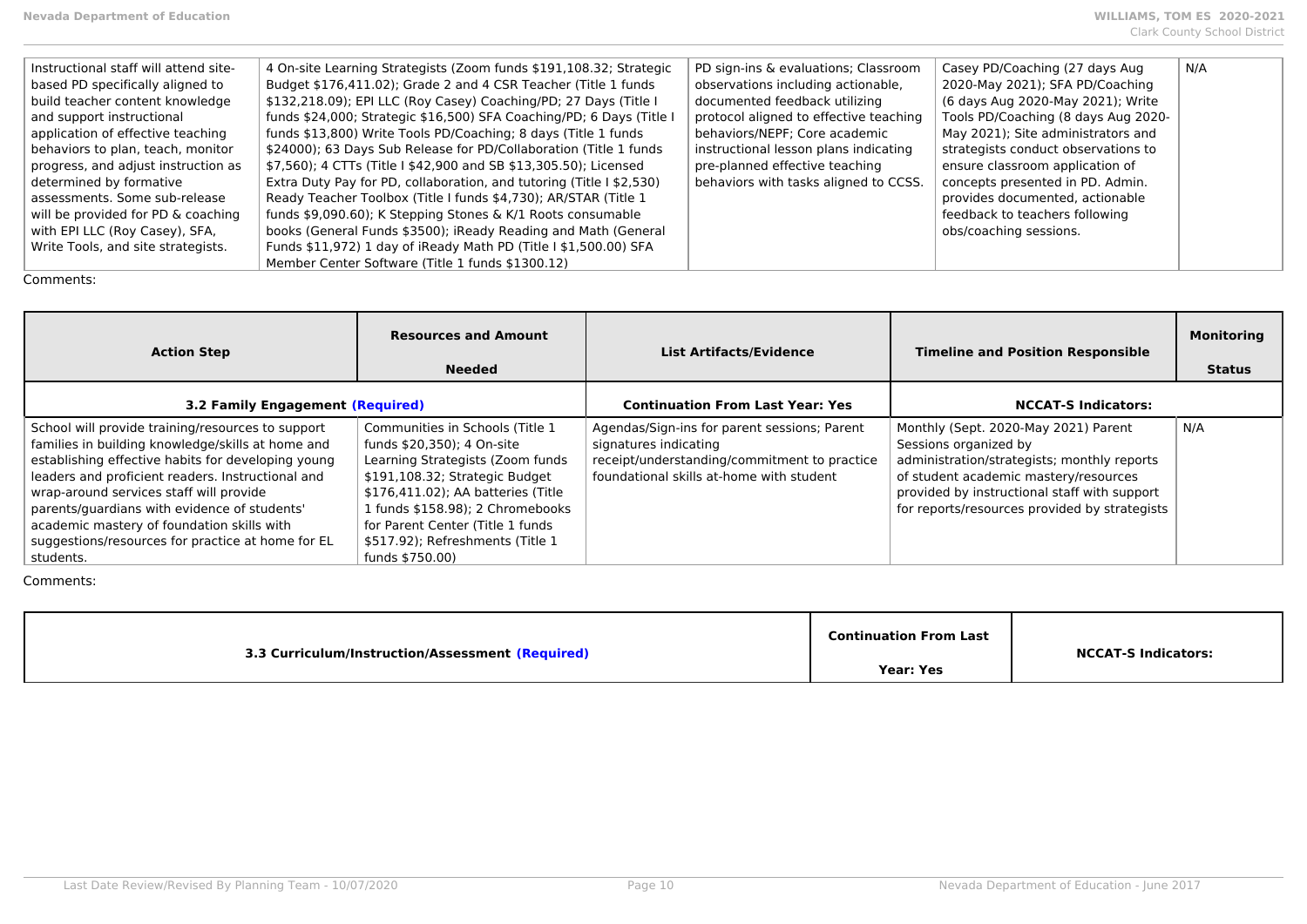| Teachers will consistently plan, implement & self-reflect on    | 4 On-site Learning Strategists (Zoom funds \$191,108.32;       | PD sign-ins & evaluations;    | Casey PD/Coaching (27 days       | N/A |
|-----------------------------------------------------------------|----------------------------------------------------------------|-------------------------------|----------------------------------|-----|
| their application of effective teaching & learning behaviors in | Strategic Budget \$176,411.02); Grade 2 and 4 CSR Teacher      | Classroom observations        | Aug 2020-May 2021); SFA          |     |
| order to close skill gaps and/or ensure standards mastery in    | (Title 1 funds \$132,218.09); EPI LLC (Roy Casey)              | including actionable,         | PD/Coaching (6 days Aug 2020-    |     |
| all lessons. The following teaching & learning behaviors will   | Coaching/PD; 27 Days (Title I funds \$24,000; Strategic        | documented feedback           | May 2021); Write Tools           |     |
| be specifically emphasized: (1) Components of an Effective      | \$16,500) SFA Coaching/PD; 6 Days (Title I funds \$13,800)     | utilizing protocol aligned to | PD/Coaching (8 days Aug 2020-    |     |
| Lesson (communicating objective, establishing relevancy,        | Write Tools PD/Coaching; 8 days (Title 1 funds \$24000); 63    | effective teaching            | May 2021); Site administrators   |     |
| explicit key vocab, gradual release framework, checking for     | Days Sub Release for PD/Collaboration (Title 1 funds \$7,560); | behaviors/NEPF; Core          | and strategists conduct          |     |
| understanding, student engagement, closure), (2) effective      | 4 CTTs (Title I \$42,900 and SB \$13,305.50); Licensed Extra   | academic instructional lesson | observations to ensure           |     |
| teaching behaviors to ensure students engage in                 | Duty Pay for PD, collaboration, and tutoring (Title I \$2,530) | plans indicating pre-planned  | classroom application of         |     |
| verbal/written discourse using academic language, (3)           | Ready Teacher Toolbox (Title I funds \$4,730); AR/STAR (Title  | effective teaching behaviors  | concepts presented in PD.        |     |
| effective cooperative structures for text dependent analysis    | 1 funds \$9,090.60); K Stepping Stones & K/1 Roots             | with tasks aligned to CCSS.   | Admin. provides documented,      |     |
| and generating an evidence-based response, and (4)              | consumable books (General Funds \$3500); iReady Reading        |                               | actionable feedback to teachers  |     |
| direct/explicit instruction to engage students in clarifying    | and Math (General Funds \$11,972) 1 day of iReady Math PD      |                               | following obs/coaching sessions. |     |
| and summarizing (5) purposeful planning of tasks aligned to     | (Title I \$1,500.00) SFA Member Center Software (Title 1       |                               |                                  |     |
| standards.                                                      | funds \$1300.12)                                               |                               |                                  |     |

| 3.4 Other (Optional) | <b>Continuation From Last Year:</b> | <b>NCCAT-S Indicators:</b> |     |
|----------------------|-------------------------------------|----------------------------|-----|
|                      |                                     |                            | N/A |
|                      |                                     |                            |     |
|                      |                                     |                            |     |
|                      |                                     |                            |     |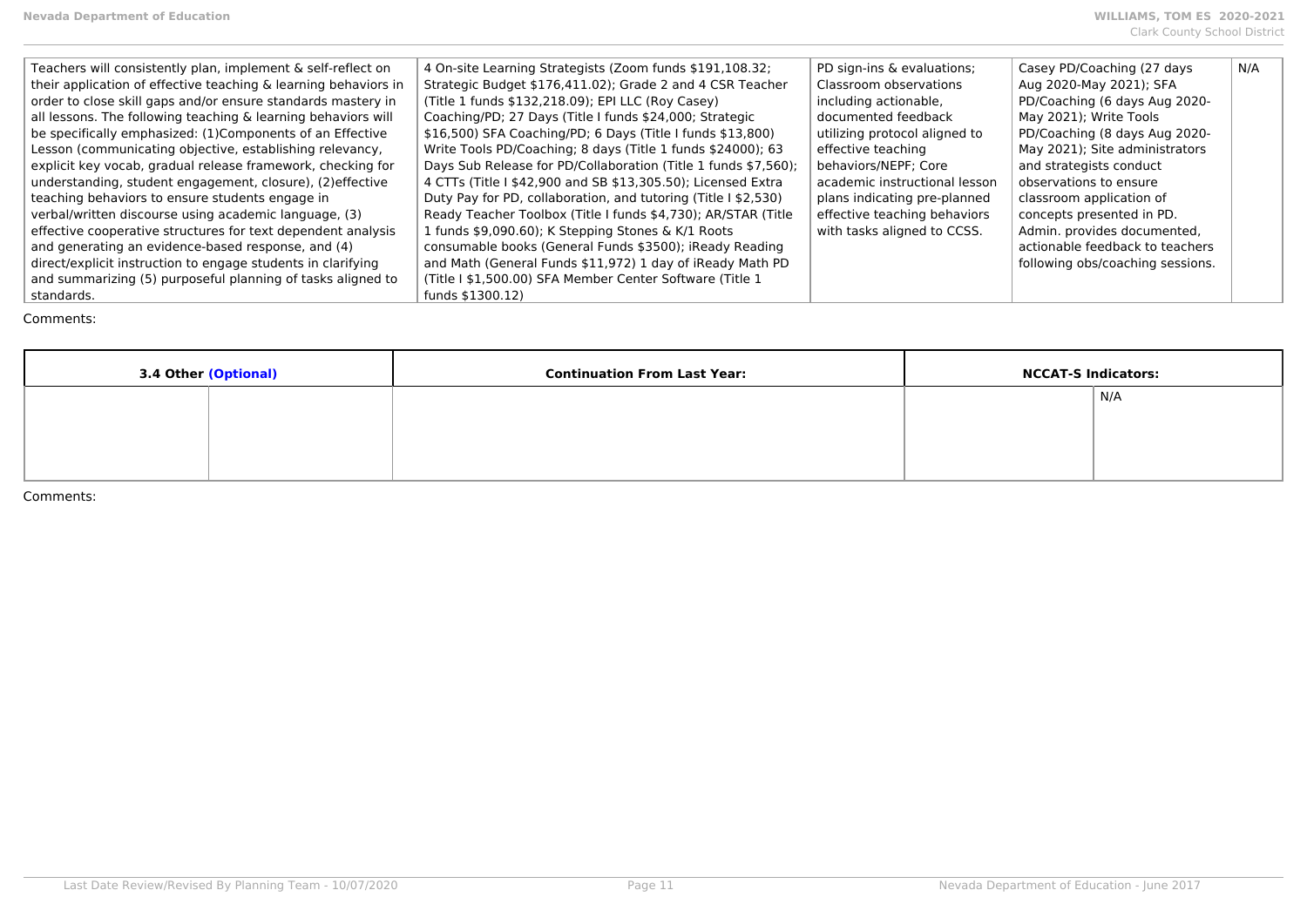## **COMPONENT III: Budget Plan**

COORDINATION OF FUNDS TO SUPPORT THE PLAN WITH OTHER PROGRAMS: Provide the sources of funds your school is currently receiving and identify the purposes for which those funds are

spent. Sources of funds may include General Budget, Title I, Title II, Title III, Migrant, Immigrant, Neglected & Delinquent, 21st Century After School Programs, Gear Up, IDEA, McKinney-Vento/Homeless, Head Start, state-funded Pre-Kindergarten, Teacher Incentive Fund, Striving Readers, and other state/federal funds.

| Source of Funds applicable to<br><b>Priority Need/Goal</b> | <b>Amount Received for this</b><br><b>School Year</b> | Purposes for which funds are used (include targeted audience, specific activities, intended<br>outcomes, etc.)                                                                                                              | <b>Applicable Goal(s)</b> |
|------------------------------------------------------------|-------------------------------------------------------|-----------------------------------------------------------------------------------------------------------------------------------------------------------------------------------------------------------------------------|---------------------------|
| Strategic                                                  | 3.873.206.65                                          | Personnel (Admin; Licensed; Support); Supplies and Services (General Supplies; Other Professional<br>Services); Service Level Agreements                                                                                    | Goals 1, 2 and 3          |
| Title I                                                    | 302.950.00                                            | CSR Teachers; CTTs; Coaching/Professional Development (EPI, SFA, Write Tools, RenLearn); Extra Duty<br>(PD/Collaboration); AR/STAR; Communities in Schools; Instructional materials (Teacher Toolbox); SFA<br>Member Center | Goals 1, 2 and 3          |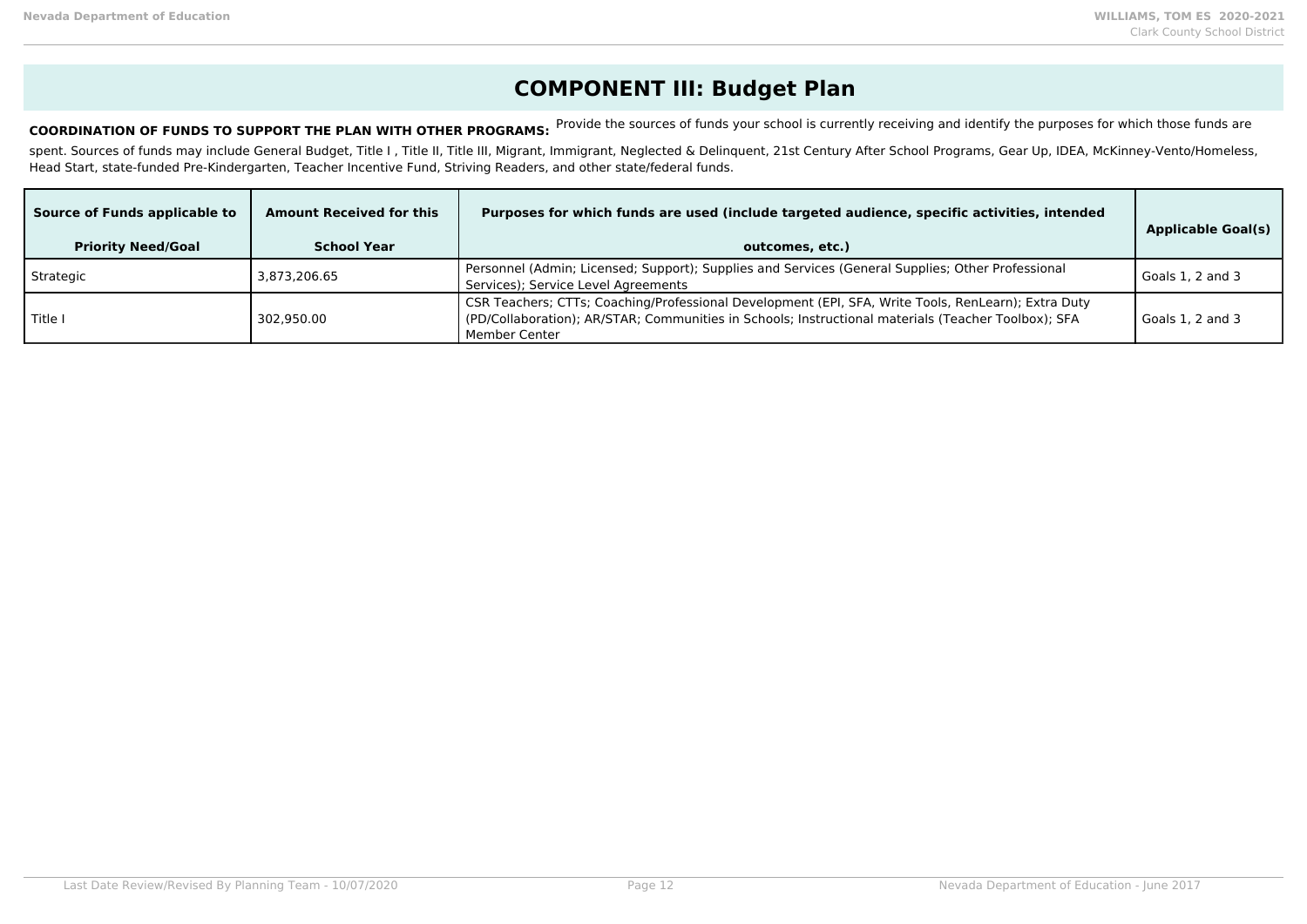## **COMPONENT IV: REQUIRED ELEMENTS FOR TITLE I SCHOOLS:**

### Title I Schools operating a Schoolwide Program must complete Items 1 through 5 on this page.

#### **1. Describe the school's strategies to attract effective, highly-qualified teachers to your school.**

Tom Williams offers a team approach to supporting teachers on staff. Master schedules allow for common grade level planning time at least four days per week. Curriculum specialists/consultants serve as professional coaches offering non-evaluative suggestions to assist and help all teachers to master curriculum and pedagogy expectations. Teachers are encouraged to pursue higher professional aspirations through organized school or district professional development. Teachers' input is routinely sought and valued.

#### **2. Describe the school's strategies to increase family engagement in accordance with Section 1116 of ESSA (see resource link), such as family literacy services and the provision to parents on how the school will share academic information in a language they understand.**

Family academic events (Virtual engagement activities, Story N Snack, monthly Parent Meetings, Spring Family Picnic, Academic Nights, Spring Festival, Community organized family/staff walk against bullying, etc.) bring families together to experience instructional activities and obtain take-home activities for extended learning in core academic areas. On-site computer access & staff guidance is provided to parents to accomplish educational and service-related tasks, including transportation, food service, medical records, etc. Monthly Coffee N Conversation meetings allow parents, staff, administration, and community to engage in learning about school and district initiatives.

#### **3. Describe the school's plans for transition and articulation between school programs (ie: assisting preschool children from early childhood programs such as Head Start, Even Start, or a state-run preschool program to elementary school, elementary school to middle school, and middle to high school, etc.).**

Fifth grade teachers work with our Student Support Team and the MS counselors to prepare students for transition into the middle school setting. Likewise, our pre-k instructional staff work with kinder staff to prepare students for transition into full-day kinder. Kindergarten round-up provides pre-assessment of readiness skills and resources for parents to work with students in summer prior to kinder.

#### **4. Identify the measures that include teachers in decisions regarding the use of academic assessments.**

Weekly grade level collaboration encourages teachers to analyze and discuss academic assessment data. Assessment scoring, results validity, and parameters for assessment use are established by Grade Level Teams and Learning Improvement Team coordination.

#### **5. Provide assurance that federal, state, and local services are coordinated and integrated into the school improvement efforts**

Resources for Tom Williams school improvement are coordinated to facilitate school improvement in ELA and Math. Our efforts reflect resources from federal, state, and local entities, including Title I,Title III, 21st Century, Zoom, etc. Additionally, the school continuously seeks to locate additional resources to meet school improvement initiatives.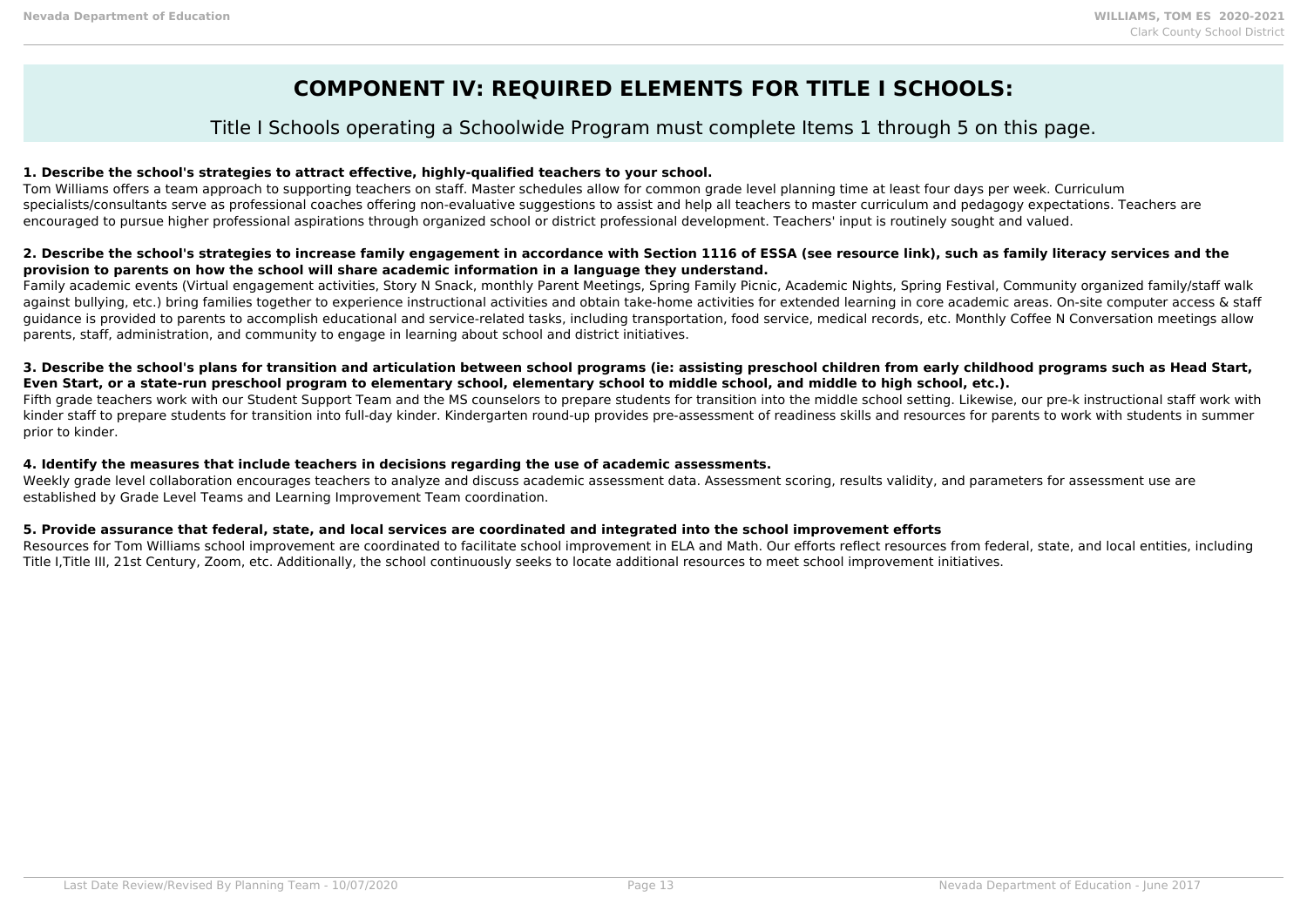## **Plan for improving the school climate**

#### **Goal:**

Increase the number of parents completing the District Wide Parent Survey from 154 parents/guardians in 2020 to 200 parents/guardians in 2021.

#### **Action Plan:** How will this plan improve the school climate?

The administration and staff of Tom Williams understand that ensuring their parents/families feel supported and happy will have a positive effect on the school climate and will also positively impact the feeling of the students. Tom Williams has a Family Engagement strategist to facilitate home to school connections. Tom Williams also partners with the Public Ed Foundation to increase parent involvement through the Family Learning Program. The goal of the Family Learning Program is to increase parent engagement in the home, school, and community by participating in four program components (Parent Workshops; Parent and Child Together Time (P.A.C.T. Time); Family Service Learning; Mentoring). Personal enrichment and workplace skills are included in each workshop and upon Program completion, parents will participate in an end of the year ceremony.

#### **Monitoring Plan:** How will you track the implementation of this plan?

Tom Williams will monitor the number of parents completing the CCSD District Wide Parent Survey. Tom Williams will provide opportunities and technology for parents to complete the survey at the school site.

**Evaluation Plan:** What data will you use to determine if the climate of the school has been improved through the implementation of this plan? Tom Williams will use the CCSD District Wide Parent Survey to monitor. Tom Williams will also use survey data and feedback from parent meetings/SOT to evaluate progress.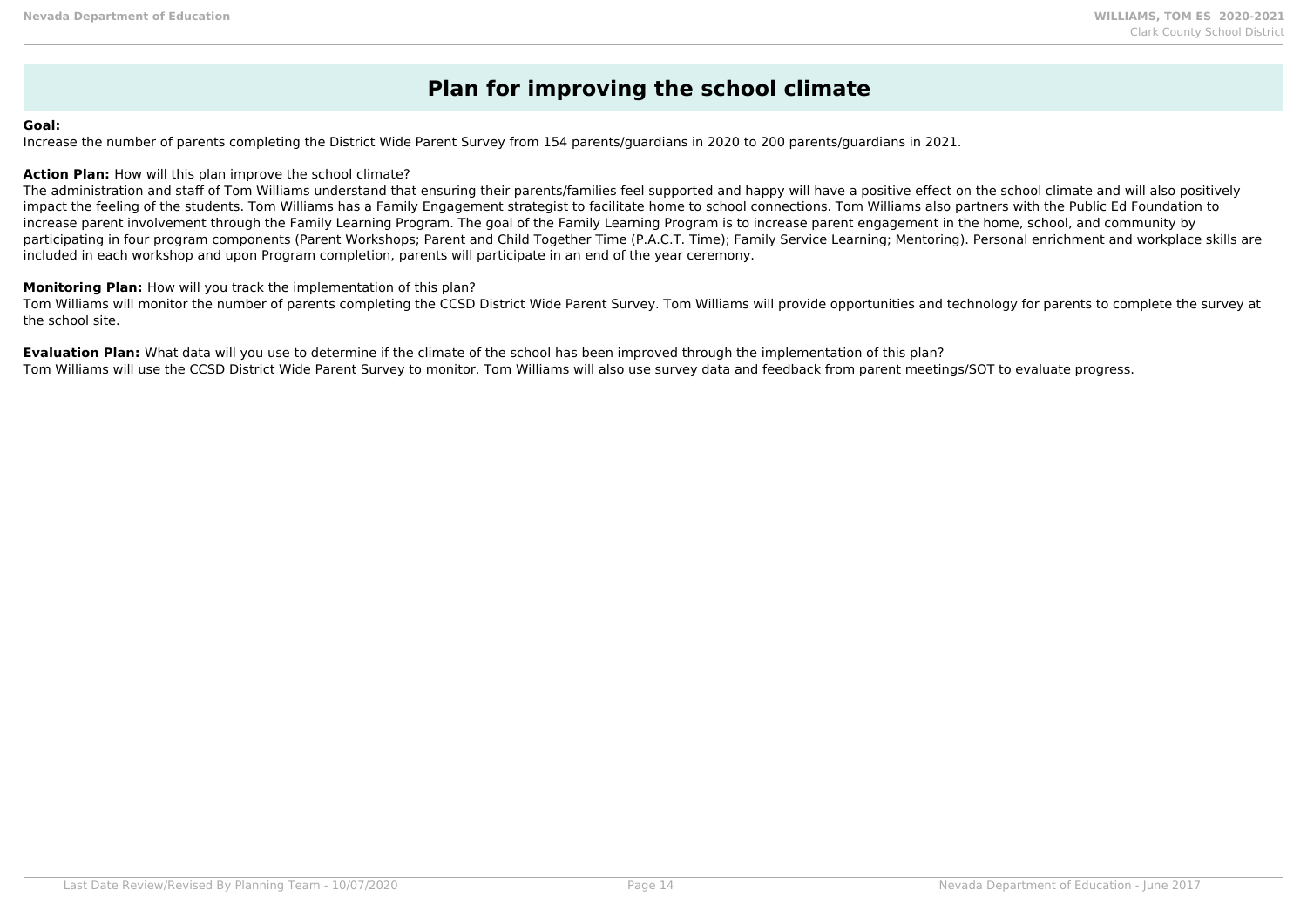### **APPENDIX A - Professional Development Plan**

#### **1.1**

Instructional staff will attend site-based PD specifically aligned to build teacher content knowledge and support instructional application of effective teaching behaviors to plan, teach, monitor progress, and adjust instruction as determined by formative assessments. Some sub-release will be provided for PD & coaching with EPI LLC (Roy Casey), SFA, Write Tools, and site strategists.

#### **Goal 1 Additional PD Action Step (Optional)**

#### **2.1**

Instructional staff will attend site-based PD specifically aligned to build teacher content knowledge and support instructional application of effective teaching behaviors to plan, teach, monitor progress, and adjust instruction as determined by formative assessments. Some sub-release will be provided for PD & coaching with EPI LLC (Roy Casey), SFA, Write Tools, and site strategists.

#### **Goal 2 Additional PD Action Step (Optional)**

#### **3.1**

Instructional staff will attend site-based PD specifically aligned to build teacher content knowledge and support instructional application of effective teaching behaviors to plan, teach, monitor progress, and adjust instruction as determined by formative assessments. Some sub-release will be provided for PD & coaching with EPI LLC (Roy Casey), SFA, Write Tools, and site strategists.

**Goal 3 Additional PD Action Step (Optional)**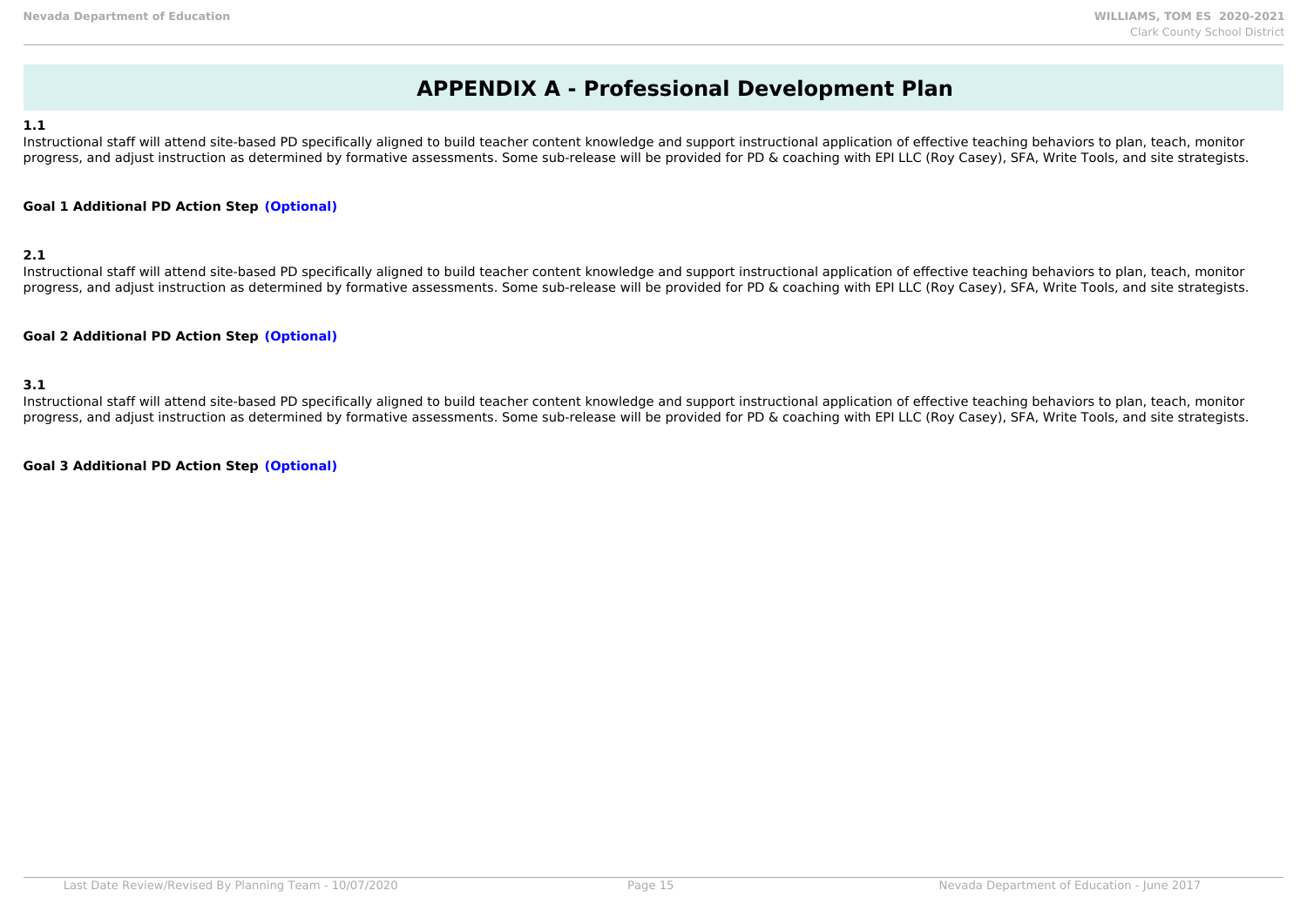### **APPENDIX B - Family Engagement Plan**

#### **1.2**

School will provide training/resources to support families in building knowledge/skills at home and establishing effective habits for developing young leaders and proficient readers. Instructional and wrap-around services staff will provide parents/guardians with evidence of students' academic mastery of foundation skills with suggestions/resources for practice at home for ELL, IEP and FRL students.

#### **Goal 1 Additional Family Engagement Action Step (Optional)**

#### **2.2**

School will provide training/resources to support families in building knowledge/skills at home and establishing effective habits for developing young leaders and proficient readers. Instructional and wrap-around services staff will provide parents/guardians with evidence of students' academic mastery of foundation skills with suggestions/resources for practice at home for IEP students.

#### **Goal 2 Additional Family Engagement Action Step (Optional)**

**3.2**

School will provide training/resources to support families in building knowledge/skills at home and establishing effective habits for developing young leaders and proficient readers. Instructional and wrap-around services staff will provide parents/quardians with evidence of students' academic mastery of foundation skills with suggestions/resources for practice at home for EL students.

**Goal 3 Additional Family Engagement Action Step (Optional)**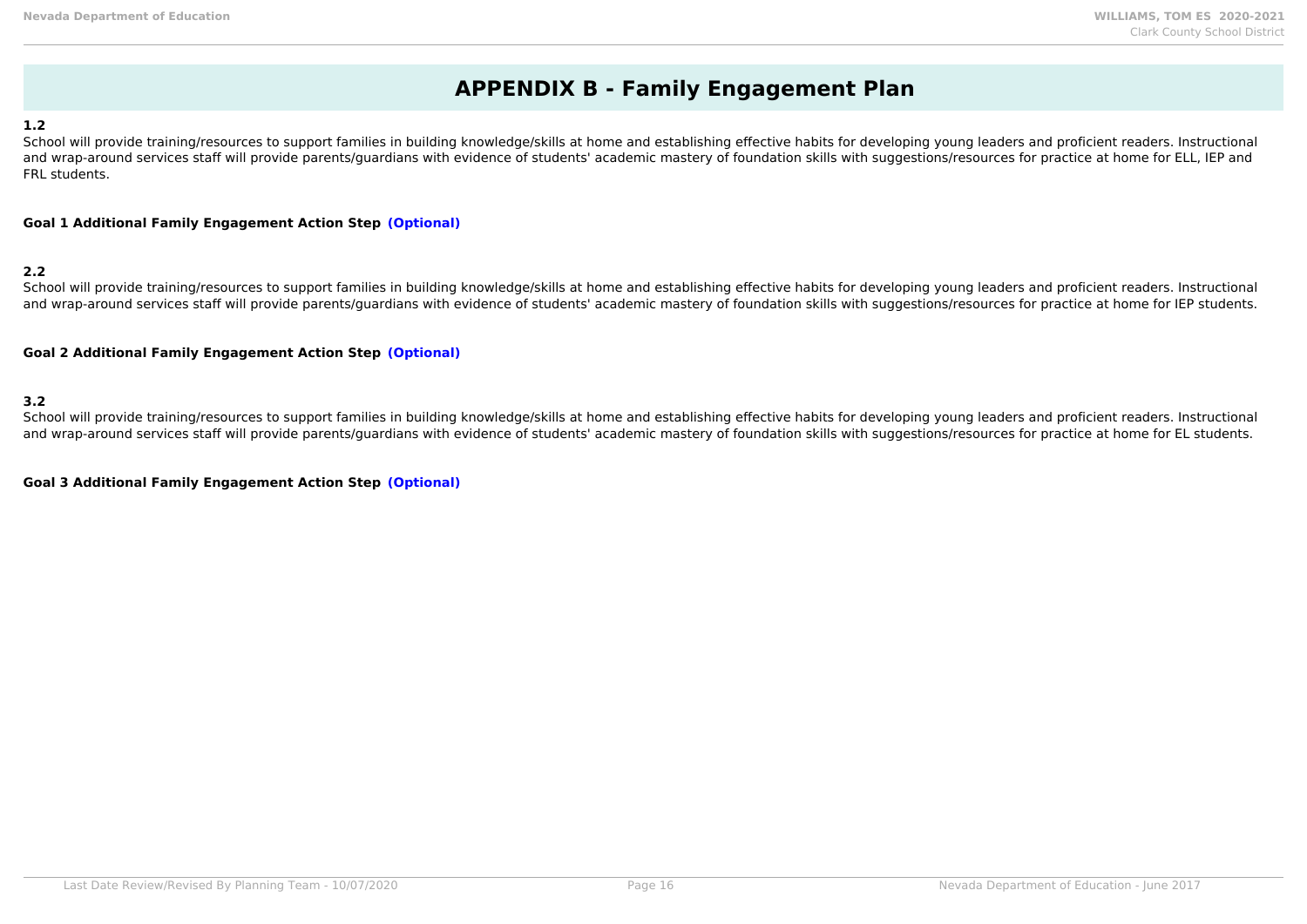# **APPENDIX C - Monitoring/Evaluation**

## **Priority Need/Goal 1**

#### **Priority Need/Goal 1:**

All students will increase Math proficiency from 36.7% in 2019 to 43.8% in Spring 2021 (increase of 7.1%) and all students will increase ELA proficiency from 44.2% in 2019 to 51.1% in Spring 2021 (increase of 6.9%) as measured by state summative assessments. This goal has been calculated to meet NDE requirements for 2023.

#### **Measurable Objective(s):**

- Increase the percent of 3rd-5th grade students proficient in Math from 36.7% to 43.8% on the Spring, 2021 SBAC.
- Increase the percent of 3rd-5th grade students proficient in ELA from 44.2% to 51.1% on the Spring, 2021 SBAC.

| <b>Status</b> |  |
|---------------|--|
| N/A           |  |

- **1.1 Professional Development:**
- **1.2 Family Engagement:**
- **1.3 Curriculum/Instruction/Assessment:**
- **1.4 Other:**

|                 | <b>Mid-Year</b>                                                                                                                                                                                                                                                                                                                                                                                                          | <b>End-of-Year</b> |       |
|-----------------|--------------------------------------------------------------------------------------------------------------------------------------------------------------------------------------------------------------------------------------------------------------------------------------------------------------------------------------------------------------------------------------------------------------------------|--------------------|-------|
| 1.1             | Instructional staff will attend site-based PD specifically aligned to build teacher content knowledge and support instructional application of<br>effective teaching behaviors to plan, teach, monitor progress, and adjust instruction as determined by formative assessments. Some sub-<br>release will be provided for PD & coaching with EPI LLC (Roy Casey), SFA, Write Tools, and site strategists.                |                    | l N/A |
| Progress        |                                                                                                                                                                                                                                                                                                                                                                                                                          |                    |       |
| <b>Barriers</b> |                                                                                                                                                                                                                                                                                                                                                                                                                          |                    |       |
| Next Steps      |                                                                                                                                                                                                                                                                                                                                                                                                                          |                    |       |
| 1.2             | School will provide training/resources to support families in building knowledge/skills at home and establishing effective habits for<br>developing young leaders and proficient readers. Instructional and wrap-around services staff will provide parents/guardians with evidence<br>of students' academic mastery of foundation skills with suggestions/resources for practice at home for ELL, IEP and FRL students. |                    | N/A   |
| Progress        |                                                                                                                                                                                                                                                                                                                                                                                                                          |                    |       |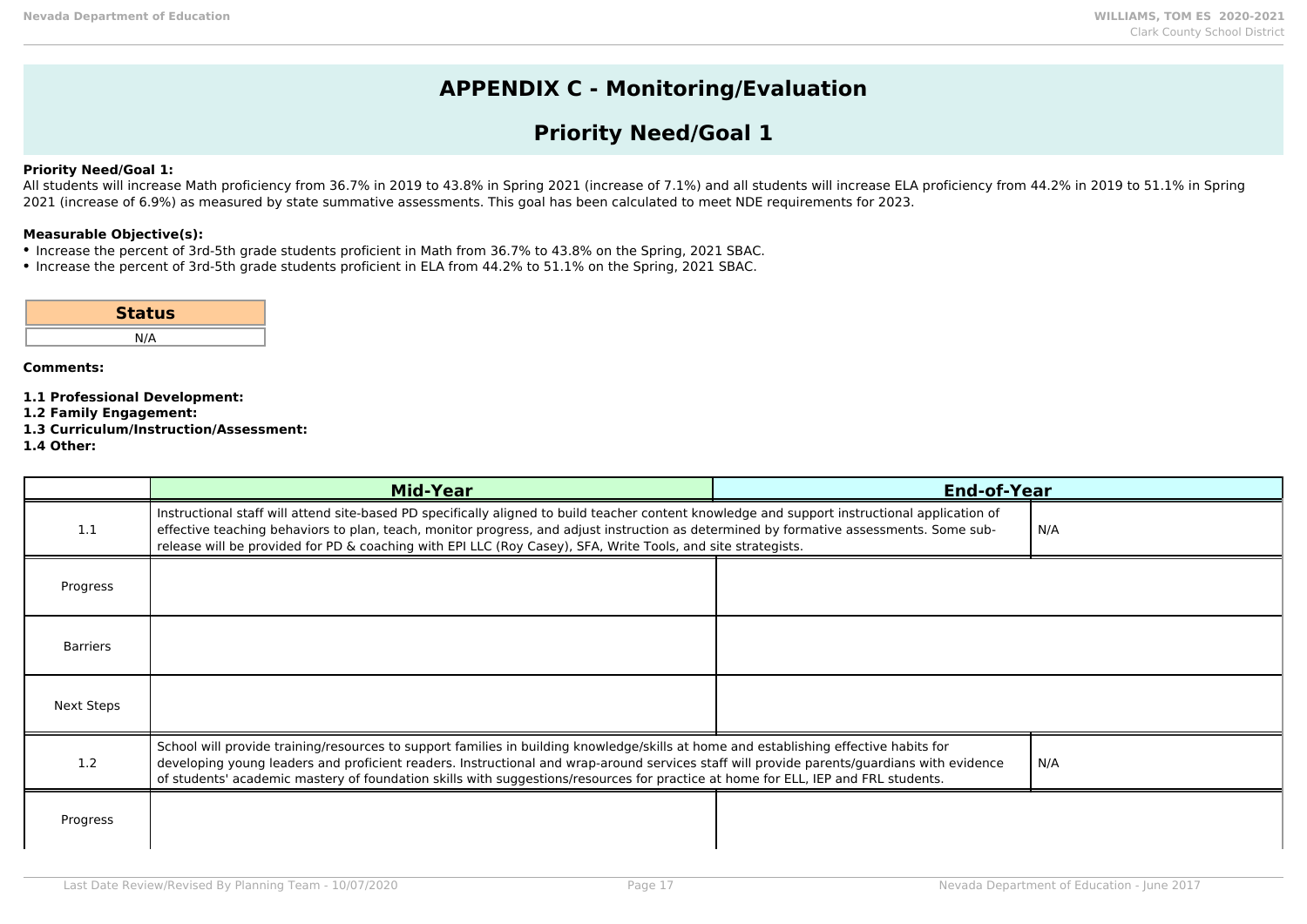| <b>Barriers</b>   |                                                                                                                                                                                                                                                                                                                                                                                                                                                                                                                                                                                                                                                                                                                                                                                                                                                                               |     |
|-------------------|-------------------------------------------------------------------------------------------------------------------------------------------------------------------------------------------------------------------------------------------------------------------------------------------------------------------------------------------------------------------------------------------------------------------------------------------------------------------------------------------------------------------------------------------------------------------------------------------------------------------------------------------------------------------------------------------------------------------------------------------------------------------------------------------------------------------------------------------------------------------------------|-----|
| <b>Next Steps</b> |                                                                                                                                                                                                                                                                                                                                                                                                                                                                                                                                                                                                                                                                                                                                                                                                                                                                               |     |
| 1.3               | Teachers will consistently plan, implement & self-reflect on their application of effective teaching & learning behaviors in order to close skill<br>gaps and/or ensure standards mastery in all lessons. The following teaching & learning behaviors will be specifically emphasized:<br>(1) Components of an Effective Lesson (communicating objective, establishing relevancy, explicit key vocab, gradual release framework,<br>checking for understanding, student engagement, closure), (2)effective teaching behaviors to ensure students engage in verbal/written<br>discourse using academic language, (3) effective cooperative structures for text dependent analysis and generating an evidence-based<br>response, and (4) direct/explicit instruction to engage students in clarifying and summarizing (5) purposeful planning of tasks aligned to<br>standards. | N/A |
| Progress          |                                                                                                                                                                                                                                                                                                                                                                                                                                                                                                                                                                                                                                                                                                                                                                                                                                                                               |     |
| <b>Barriers</b>   |                                                                                                                                                                                                                                                                                                                                                                                                                                                                                                                                                                                                                                                                                                                                                                                                                                                                               |     |
| <b>Next Steps</b> |                                                                                                                                                                                                                                                                                                                                                                                                                                                                                                                                                                                                                                                                                                                                                                                                                                                                               |     |
| 1.4               |                                                                                                                                                                                                                                                                                                                                                                                                                                                                                                                                                                                                                                                                                                                                                                                                                                                                               | N/A |
| Progress          |                                                                                                                                                                                                                                                                                                                                                                                                                                                                                                                                                                                                                                                                                                                                                                                                                                                                               |     |
| <b>Barriers</b>   |                                                                                                                                                                                                                                                                                                                                                                                                                                                                                                                                                                                                                                                                                                                                                                                                                                                                               |     |
| <b>Next Steps</b> |                                                                                                                                                                                                                                                                                                                                                                                                                                                                                                                                                                                                                                                                                                                                                                                                                                                                               |     |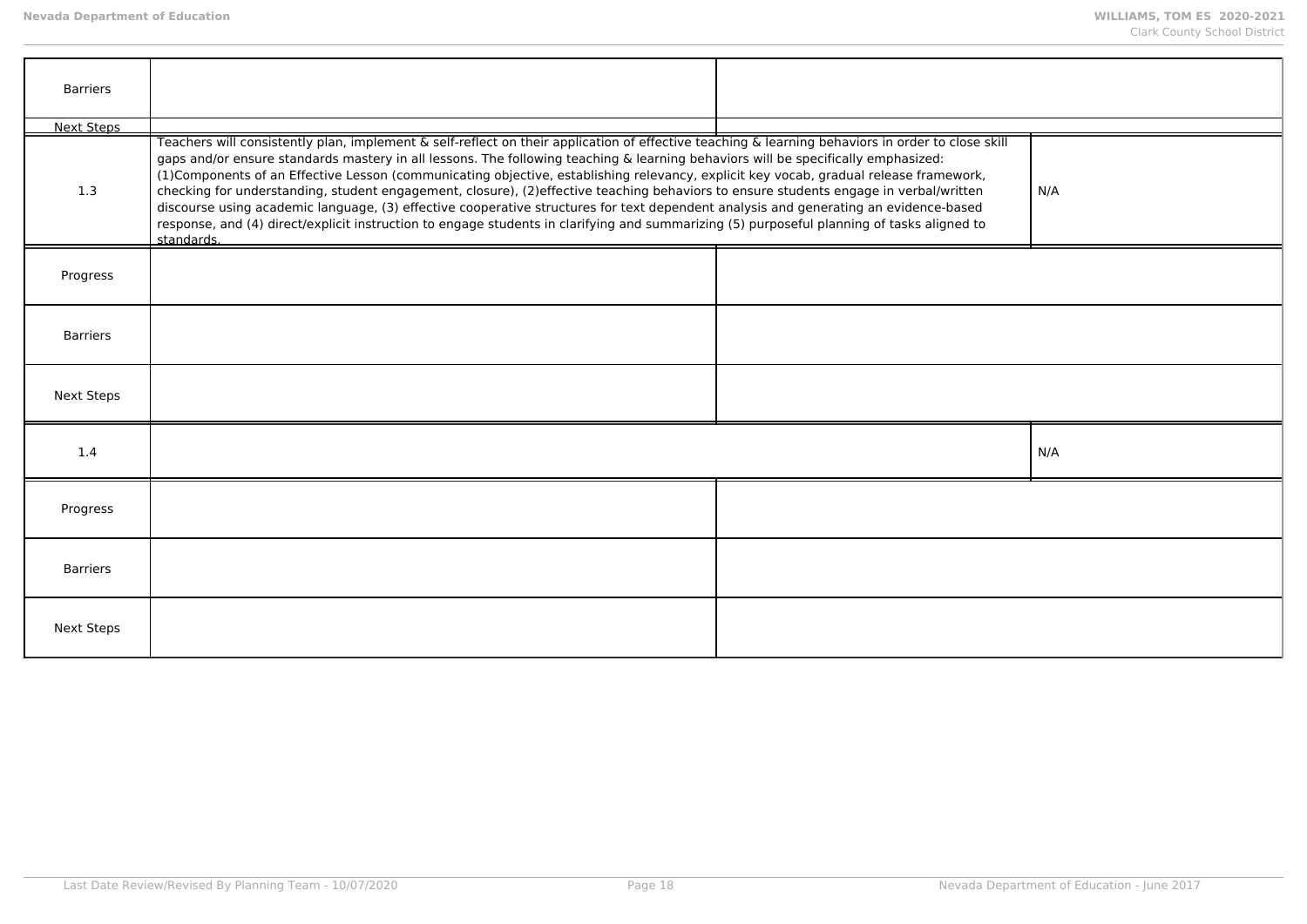### **APPENDIX C - Monitoring/Evaluation**

### **Priority Need/Goal 2**

#### **Priority Need/Goal 2:**

Increase the percent of non-proficient IEP students meeting AGP in Math from 10.5% in 2019 to 17.5% in 2021 and 19% to 26% in ELA by Spring, 2020 as measured by state summative assessments and reported on the Nevada School Performance Framework. (This goal has been calculated to meet NDE requirements for 2022.)

#### **Measurable Objective(s):**

- Increase IEP subpopulation proficiency in Math from 10.5% in 2019 to 17.5% by Spring, 2021 as measured by state summative assessments. (This goal has been calculated to meet NDE requirements for 2022.)
- Increase IEP subpopulation proficiency in ELA from 19% in 2019 to 26% by Spring, 2021 as measured by state summative assessments. (This goal has been calculated to meet NDE requirements for 2022.)

| <b>Status</b> |  |
|---------------|--|
| N/A           |  |
|               |  |

- **2.1 Professional Development:**
- **2.2 Family Engagement:**
- **2.3 Curriculum/Instruction/Assessment:**
- **2.4 Other:**

|                 | <b>Mid-Year</b>                                                                                                                                                                                                                                                                                                                                                                                             | <b>End-of-Year</b> |     |
|-----------------|-------------------------------------------------------------------------------------------------------------------------------------------------------------------------------------------------------------------------------------------------------------------------------------------------------------------------------------------------------------------------------------------------------------|--------------------|-----|
| 2.1             | Instructional staff will attend site-based PD specifically aligned to build teacher content knowledge and support instructional application of<br>effective teaching behaviors to plan, teach, monitor progress, and adjust instruction as determined by formative assessments. Some sub-<br>release will be provided for PD & coaching with EPI LLC (Roy Casey), SFA, Write Tools, and site strategists.   |                    | N/A |
| Progress        |                                                                                                                                                                                                                                                                                                                                                                                                             |                    |     |
| <b>Barriers</b> |                                                                                                                                                                                                                                                                                                                                                                                                             |                    |     |
| Next Steps      |                                                                                                                                                                                                                                                                                                                                                                                                             |                    |     |
| 2.2             | School will provide training/resources to support families in building knowledge/skills at home and establishing effective habits for<br>developing young leaders and proficient readers. Instructional and wrap-around services staff will provide parents/guardians with evidence<br>of students' academic mastery of foundation skills with suggestions/resources for practice at home for IEP students. |                    | N/A |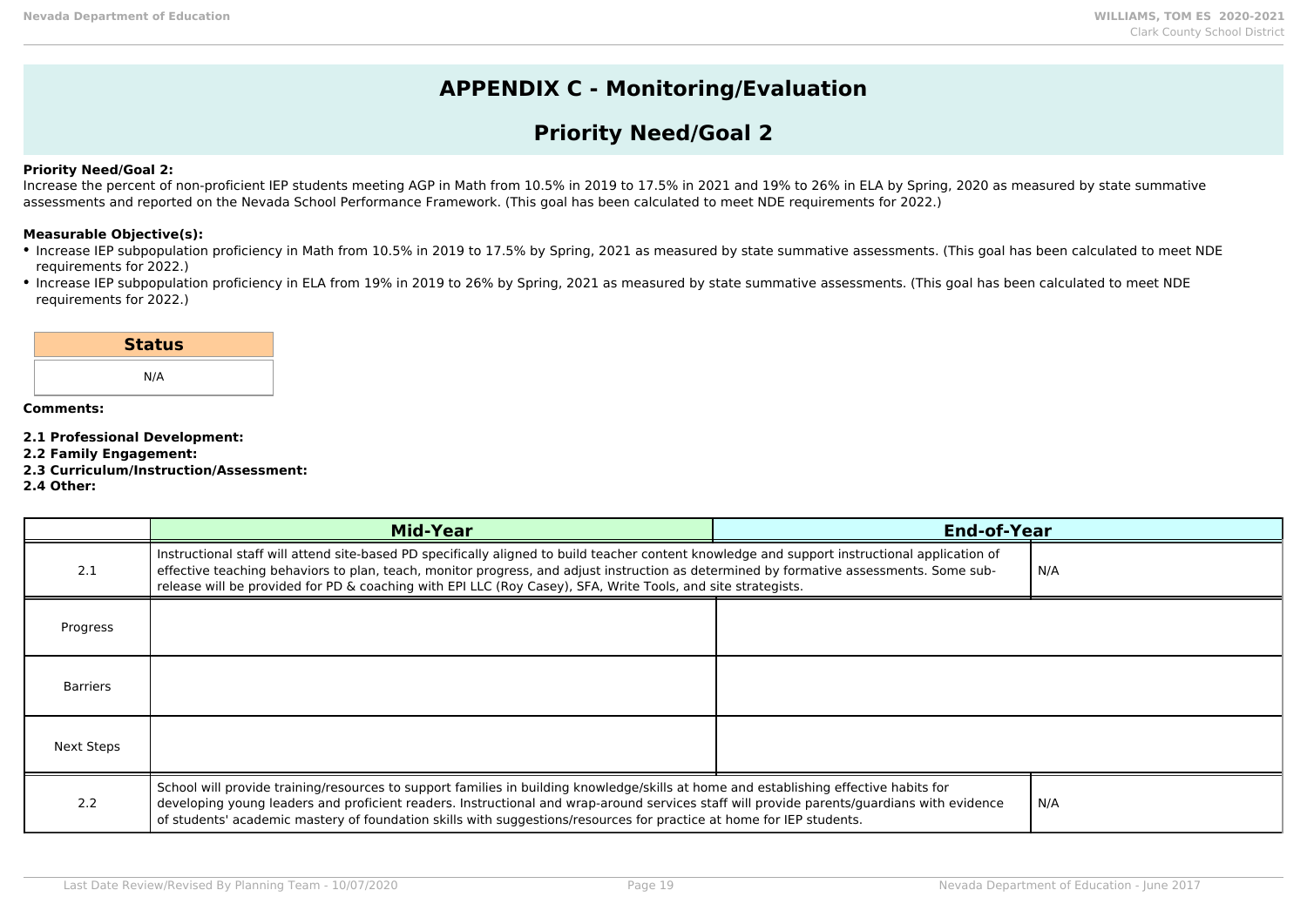| Progress          |                                                                                                                                                                                                                                                                                                                                                                                                                                                                                                                                                                                                                                                                                                                                                                                                                                                                               |     |
|-------------------|-------------------------------------------------------------------------------------------------------------------------------------------------------------------------------------------------------------------------------------------------------------------------------------------------------------------------------------------------------------------------------------------------------------------------------------------------------------------------------------------------------------------------------------------------------------------------------------------------------------------------------------------------------------------------------------------------------------------------------------------------------------------------------------------------------------------------------------------------------------------------------|-----|
| <b>Barriers</b>   |                                                                                                                                                                                                                                                                                                                                                                                                                                                                                                                                                                                                                                                                                                                                                                                                                                                                               |     |
| <b>Next Steps</b> |                                                                                                                                                                                                                                                                                                                                                                                                                                                                                                                                                                                                                                                                                                                                                                                                                                                                               |     |
| 2.3               | Teachers will consistently plan, implement & self-reflect on their application of effective teaching & learning behaviors in order to close skill<br>gaps and/or ensure standards mastery in all lessons. The following teaching & learning behaviors will be specifically emphasized:<br>(1) Components of an Effective Lesson (communicating objective, establishing relevancy, explicit key vocab, gradual release framework,<br>checking for understanding, student engagement, closure), (2)effective teaching behaviors to ensure students engage in verbal/written<br>discourse using academic language, (3) effective cooperative structures for text dependent analysis and generating an evidence-based<br>response, and (4) direct/explicit instruction to engage students in clarifying and summarizing (5) purposeful planning of tasks aligned to<br>standards. | N/A |
| Progress          |                                                                                                                                                                                                                                                                                                                                                                                                                                                                                                                                                                                                                                                                                                                                                                                                                                                                               |     |
| <b>Barriers</b>   |                                                                                                                                                                                                                                                                                                                                                                                                                                                                                                                                                                                                                                                                                                                                                                                                                                                                               |     |
| <b>Next Steps</b> |                                                                                                                                                                                                                                                                                                                                                                                                                                                                                                                                                                                                                                                                                                                                                                                                                                                                               |     |
| 2.4               |                                                                                                                                                                                                                                                                                                                                                                                                                                                                                                                                                                                                                                                                                                                                                                                                                                                                               | N/A |
| Progress          |                                                                                                                                                                                                                                                                                                                                                                                                                                                                                                                                                                                                                                                                                                                                                                                                                                                                               |     |
| <b>Barriers</b>   |                                                                                                                                                                                                                                                                                                                                                                                                                                                                                                                                                                                                                                                                                                                                                                                                                                                                               |     |
| <b>Next Steps</b> |                                                                                                                                                                                                                                                                                                                                                                                                                                                                                                                                                                                                                                                                                                                                                                                                                                                                               |     |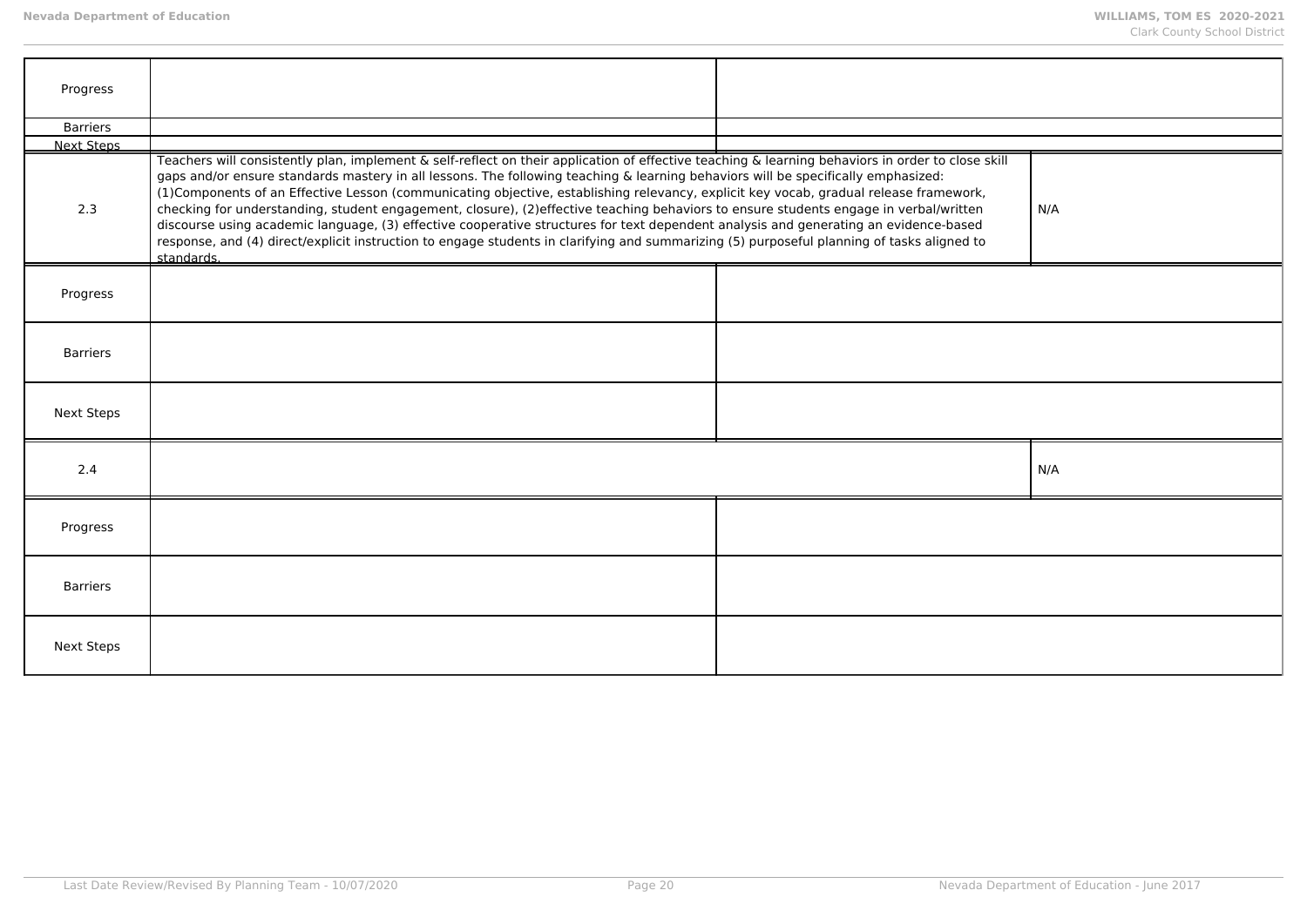### **APPENDIX C - Monitoring/Evaluation**

### **Priority Need/Goal 3**

#### **Priority Need/Goal 3:**

English Learner (Current+Former) students will increase proficiency in Math from 39.5% in 2019 to 46.6%, and from 43.7% to 50.6% in ELA by Spring, 2021 as measured by state summative assessments. (This goal has been calculated to meet NDE requirements for 2022.)

#### **Measurable Objective(s):**

- Increase the percentage of EL students meeting AGP as measured by the 2021 English Language Proficiency Assessment (WIDA) from 52.8% in 2019 to 59.8% or higher.
- Increase the percent of EL 3rd-5th grade students proficient in Math from 39.5% in 2019 to 46.6% on the Spring, 2021 SBAC.
- Increase the percent of EL 3rd-5th grade students proficient in ELA from 43.7% in 2019 to 50.6% on the Spring, 2021 SBAC.

| <b>Status</b> |  |
|---------------|--|
| N/A           |  |

- **3.1 Professional Development:**
- **3.2 Family Engagement:**
- **3.3 Curriculum/Instruction/Assessment:**
- **3.4 Other:**

|            | <b>Mid-Year</b>                                                                                                                                                                                                                                                                                                                                                                                            | <b>End-of-Year</b> |     |
|------------|------------------------------------------------------------------------------------------------------------------------------------------------------------------------------------------------------------------------------------------------------------------------------------------------------------------------------------------------------------------------------------------------------------|--------------------|-----|
| 3.1        | Instructional staff will attend site-based PD specifically aligned to build teacher content knowledge and support instructional application of<br>effective teaching behaviors to plan, teach, monitor progress, and adjust instruction as determined by formative assessments. Some sub-<br>release will be provided for PD & coaching with EPI LLC (Roy Casey), SFA, Write Tools, and site strategists.  |                    | N/A |
| Progress   |                                                                                                                                                                                                                                                                                                                                                                                                            |                    |     |
| Barriers   |                                                                                                                                                                                                                                                                                                                                                                                                            |                    |     |
| Next Steps |                                                                                                                                                                                                                                                                                                                                                                                                            |                    |     |
| 3.2        | School will provide training/resources to support families in building knowledge/skills at home and establishing effective habits for<br>developing young leaders and proficient readers. Instructional and wrap-around services staff will provide parents/guardians with evidence<br>of students' academic mastery of foundation skills with suggestions/resources for practice at home for EL students. |                    | N/A |
| Progress   |                                                                                                                                                                                                                                                                                                                                                                                                            |                    |     |